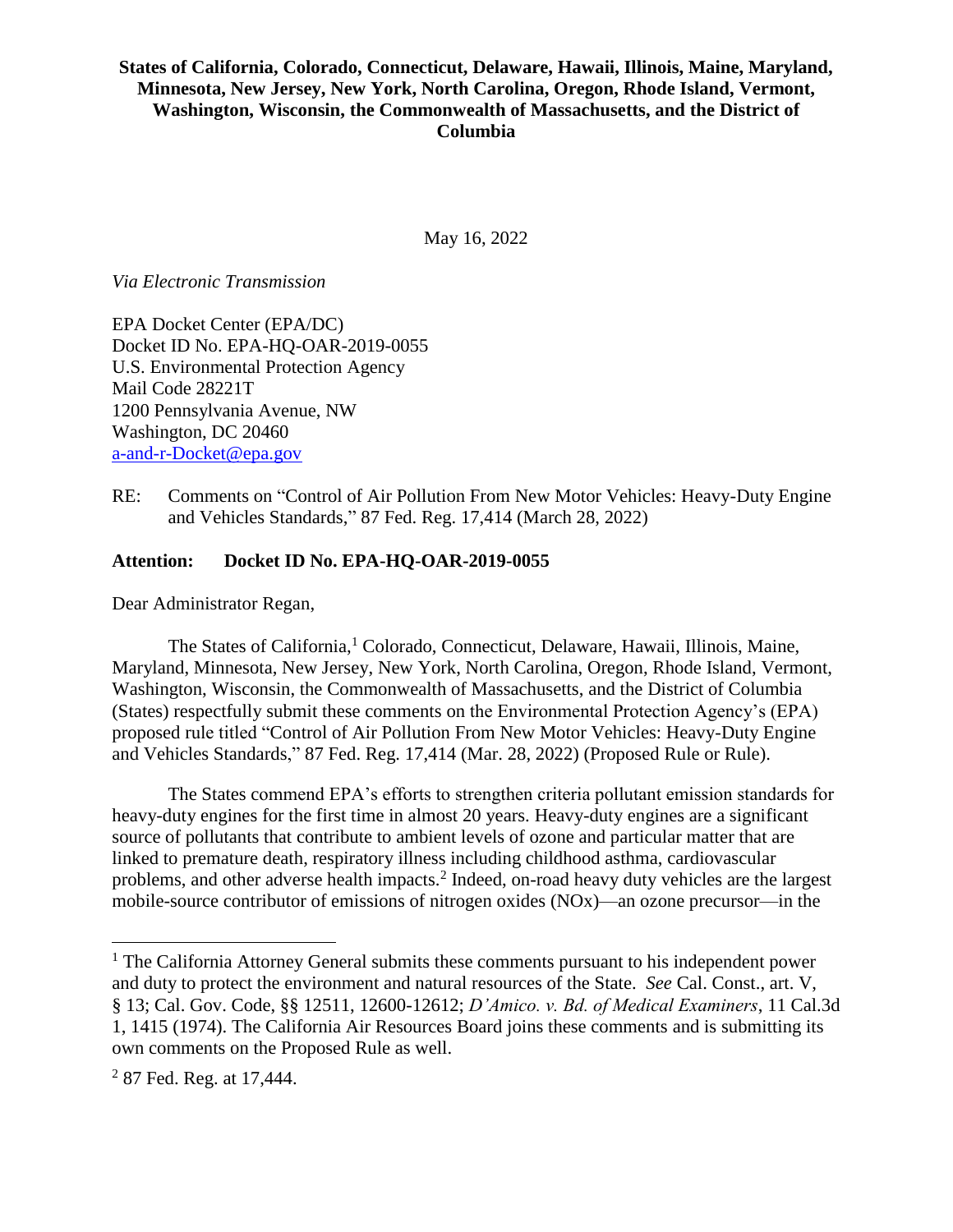$\overline{a}$ 

country.<sup>3</sup> Impoverished communities and communities of color are disproportionately harmed by heavy-duty truck emissions because they are more likely to live, work, or go to school in areas with high truck activity, such as ports, highways, railyards, and distribution centers.

The transportation sector is also the largest source of greenhouse gas (GHG) emissions in the United States, with heavy-duty vehicles being the second-largest contributor within that sector. Reducing GHG emissions from heavy-duty vehicles is thus an essential element of addressing the growing climate emergency that is already impacting our residents. For instance, during the summer of 2021, multiple deadly heatwaves with record-breaking high temperatures ravaged the western United States while hurricanes of historic force swept across the southern and eastern United States, resulting in mass power outages and producing record-breaking rainfall and fatal flash floods. Scientists project climate change-related impacts like these to worsen, and climate harms will disproportionately impact historically marginalized communities underscoring the urgent need for reductions in GHG emissions from this sector.

Recognizing the critical need to address emissions from this significant source, President Biden's Executive Order 14037, "Strengthening American Leadership in Clean Cars and Trucks," directed EPA to establish new standards for emissions from heavy-duty engines and vehicles beginning with model year 2027 through at least model year 2030. Specifically, EPA is co-proposing two regulatory options for reducing NOx emissions: Option 1 implements stronger NOx standards in a two-step approach by first increasing stringency in model year 2027 and then increasing stringency again for model year 2031; Option 2 sets a one-time stringency for only model year 2027 and would achieve less NOx emissions than Option 1. Option 1 will achieve greater emission reductions than Option 2, will reduce NOx emissions from heavy-duty vehicles by almost 60 percent in 2045, and "will provide society with a substantial net gain in welfare, notwithstanding the health and other benefits [that EPA was] unable to quantify."<sup>4</sup>

The States strongly encourage EPA to adopt Option 1, which is the regulatory option that reflects "the greatest degree of emission reduction achievable" as required by Clean Air Act (CAA) section 202(a)(3) and most closely aligns with the Heavy-Duty Engine and Vehicle Omnibus Regulation (Omnibus Rule) recently adopted by the California Air Resources Board (CARB). Given the record supporting the Proposed Rule, and CARB's robust record supporting the Omnibus Rule, Option 1 is unquestionably both technologically feasible and cost-effective, better addresses the significant impact of emissions from the heavy-duty vehicles on

 $3$  *Id.* at 17,418. Ozone is created by a chemical reaction in the presence of sunlight between NOx and volatile organic compounds.

<sup>4</sup> EPA, Control of Air Pollution from New Motor Vehicles: Heavy-Duty Engine and Vehicle Standards: Draft Regulatory Impact Analysis, § 9.2, pp. 403-4 (March 2022), EPA-HQ-OAR-2019-0055-0979 ("Draft RIA").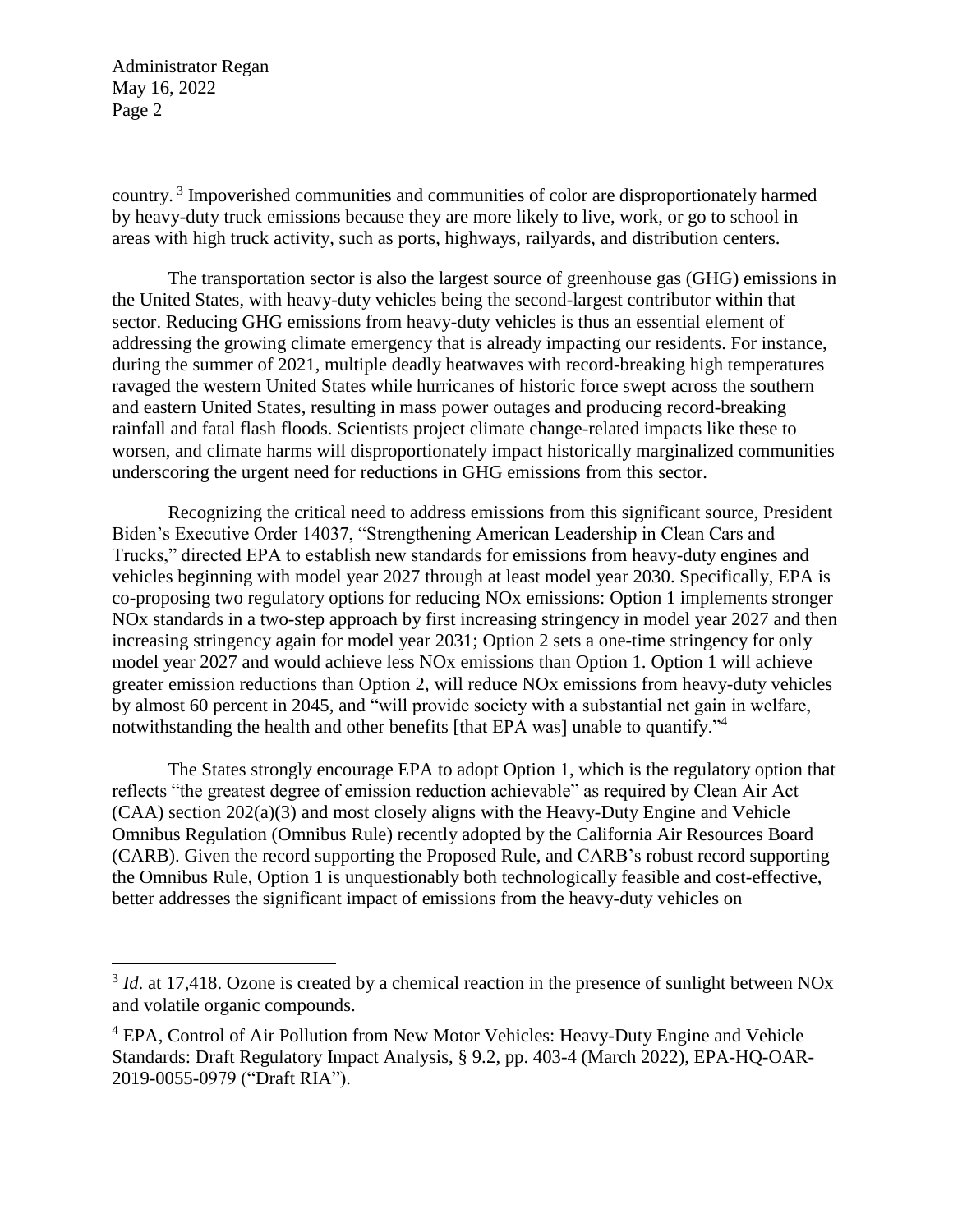$\overline{a}$ 

environmental justice communities,<sup>5</sup> and enhances the States' ability to attain and maintain national ambient air quality standards for ozone and particulate matter. EPA's proposed adoption of Option 2 would be inconsistent with CAA section  $202(a)(3)$  and would be arbitrary and capricious in light of the rulemaking record.

The States further recommend that EPA not adopt certain compliance flexibilities in the Proposed Rule, to the extent such flexibilities undermine the emission benefits of Option 1. Most notably, EPA should not adopt the proposed interim "in-use" standards—which are based on emissions from vehicles in operation – that are significantly less stringent than the certification standards that new engines must meet.

The Proposed Rule would also further tighten the Phase 2 GHG standards for model year 2027 in certain segments of the heavy-duty vehicles sector based on the better-than-anticipated deployment of zero-emitting vehicles (ZEVs) in certain heavy-duty vehicle classes, especially buses and delivery vans. The States support EPA's general methodology for updating the Phase 2 GHG standards, which preserves their environmental integrity and comports with EPA's legal duties of rational decision-making. However, the States urge EPA to base its update on a more robust projection of ZEVs in the heavy-duty sector that reflects multiple States' ZEV mandates and market conditions that increasingly favor heavy-duty ZEVs. The States also encourage EPA to prioritize new GHG standards for the heavy-duty sector based on proven, cost-effective ZEV technology.

Finally, due to statutory lead time requirements for model year 2027, the States note the importance of finalizing the Proposed Rule as soon as possible but by the end of this year at the latest.

<sup>&</sup>lt;sup>5</sup> Environmental justice is defined by EPA as the "fair treatment and meaningful involvement of all people regardless of race, color, national origin or income with respect to development, implementation, and enforcement of environmental laws, regulations and policies." EPA, EPA-300-B-1-6004, *EJ 2020 Action Agenda: The U.S. EPA's Environmental Justice Strategic Plan For 2016-2020*, at 1 (Oct. 2016) ("EJ 2020 Action Agenda"). For the purpose of this comment, the term "environmental justice community" refers to a community of color or community experiencing high rates of poverty that, due to past and/or current unfair and inequitable treatment, is overburdened by environmental pollution and the accompanying harms and risks from exposure to that pollution.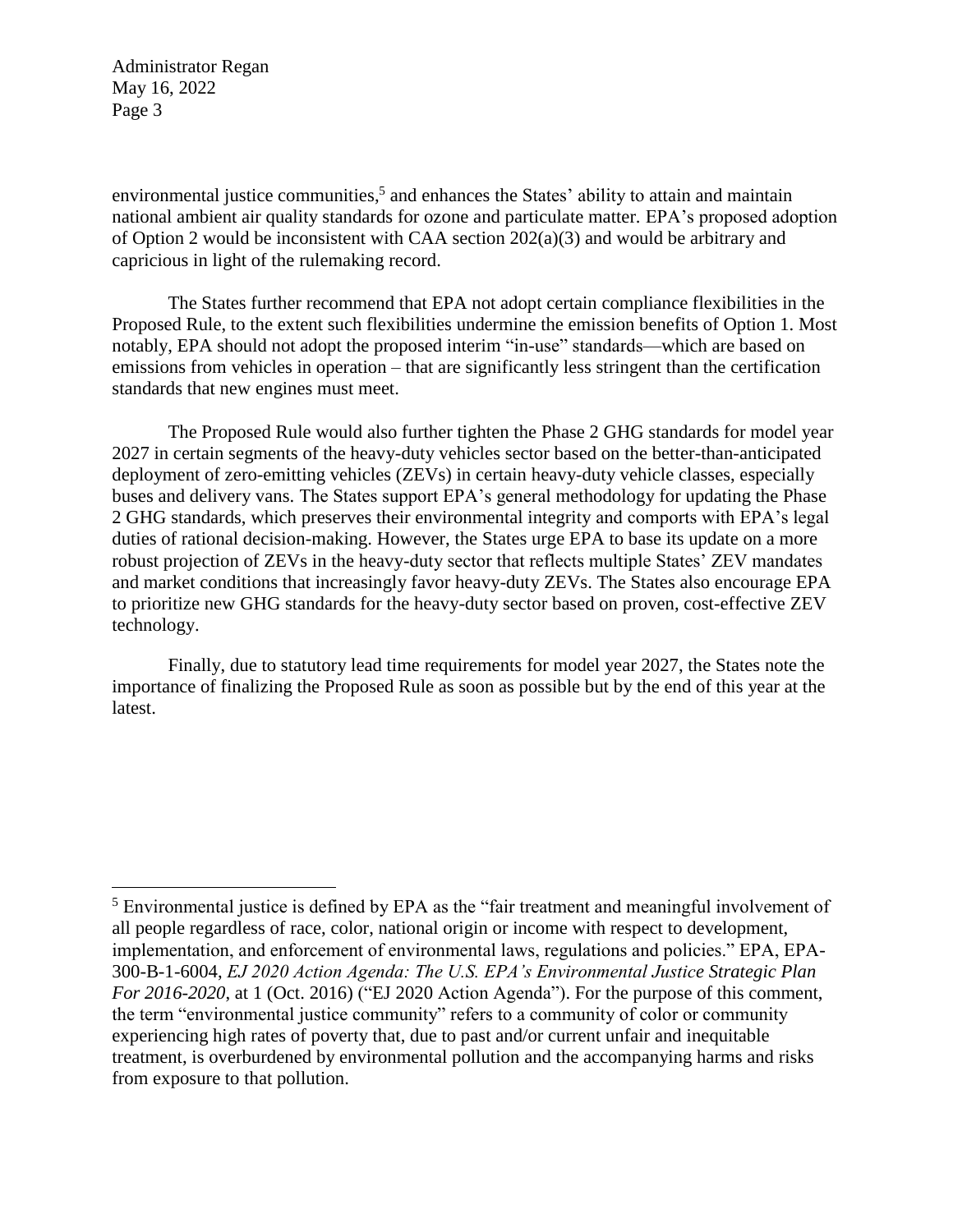### **I. FACTUAL BACKGROUND**

## **A. Air Pollutants Emitted from Heavy-Duty Vehicles Endanger Public Health and Welfare**

Heavy-duty truck engines are a significant source of air pollutants that contribute to ambient concentrations of ozone, inhalable particulate matter ( $PM<sub>2.5</sub>$ ), and air toxics.<sup>6</sup> Exposure to ozone and  $PM_{2.5}$  has serious health effects and is associated with increased risk of premature deaths, emergency room visits, and hospital stays.<sup>7</sup> A range of adverse respiratory effects are linked to these pollutants such as asthma, respiratory inflammation, and decreased lung function and growth.<sup>8</sup>

In particular,  $PM<sub>2.5</sub>$  poses the greatest health risk among air pollutants as the fine particles can lodge deep into the lungs and possibly enter into the bloodstream, causing irregular heartbeat, heart attacks, as well as increased risk of lung cancer.<sup>9</sup> Recent evidence also suggests a causal relationship between PM2.5 exposure and a host of other negative health impacts, including male and female reproductive and developmental effects from long-term exposure (*i.e.*, fertility, pregnancy, and birth outcomes), metabolic effects from long-term and short-term exposure, and nervous system effects from short-term exposure.<sup>10</sup> Heavy-duty engine emissions also contribute to ambient levels of air toxics, such as benzene, formaldehyde, acetaldehyde, and naphthalene, that are known or suspected to cause cancer and other serious health effects.<sup>11</sup>

## **B. Emissions from Heavy-Duty Vehicles Disproportionately Impact Environmental Justice Communities**

Emissions from heavy-duty trucks disproportionately endanger residents of environmental justice communities by exposing them to harmful air pollution that causes significant health impacts. Heavy-duty trucks concentrate their emissions along transportation corridors and near ports and warehouses.<sup>12</sup> Communities located near this infrastructure are

8 *Id*.

 $\overline{a}$ 

<sup>10</sup> *Id*.

<sup>&</sup>lt;sup>6</sup> 87 Fed. Reg. at 17,444.

<sup>7</sup> *Id.* at 17,444-51.

<sup>&</sup>lt;sup>9</sup> EPA Notice of Proposed Rulemaking on the Control of Air Pollution from Airplanes and Airplane Engines: Particulate Matter Standards and Test Procedures, 87 Fed. Reg. 6324, 6331 (Feb. 3, 2022).

<sup>&</sup>lt;sup>11</sup> Draft RIA at  $\frac{8}{4}$ , 1.6.

<sup>&</sup>lt;sup>12</sup> 87 Fed. Reg. at 17,452.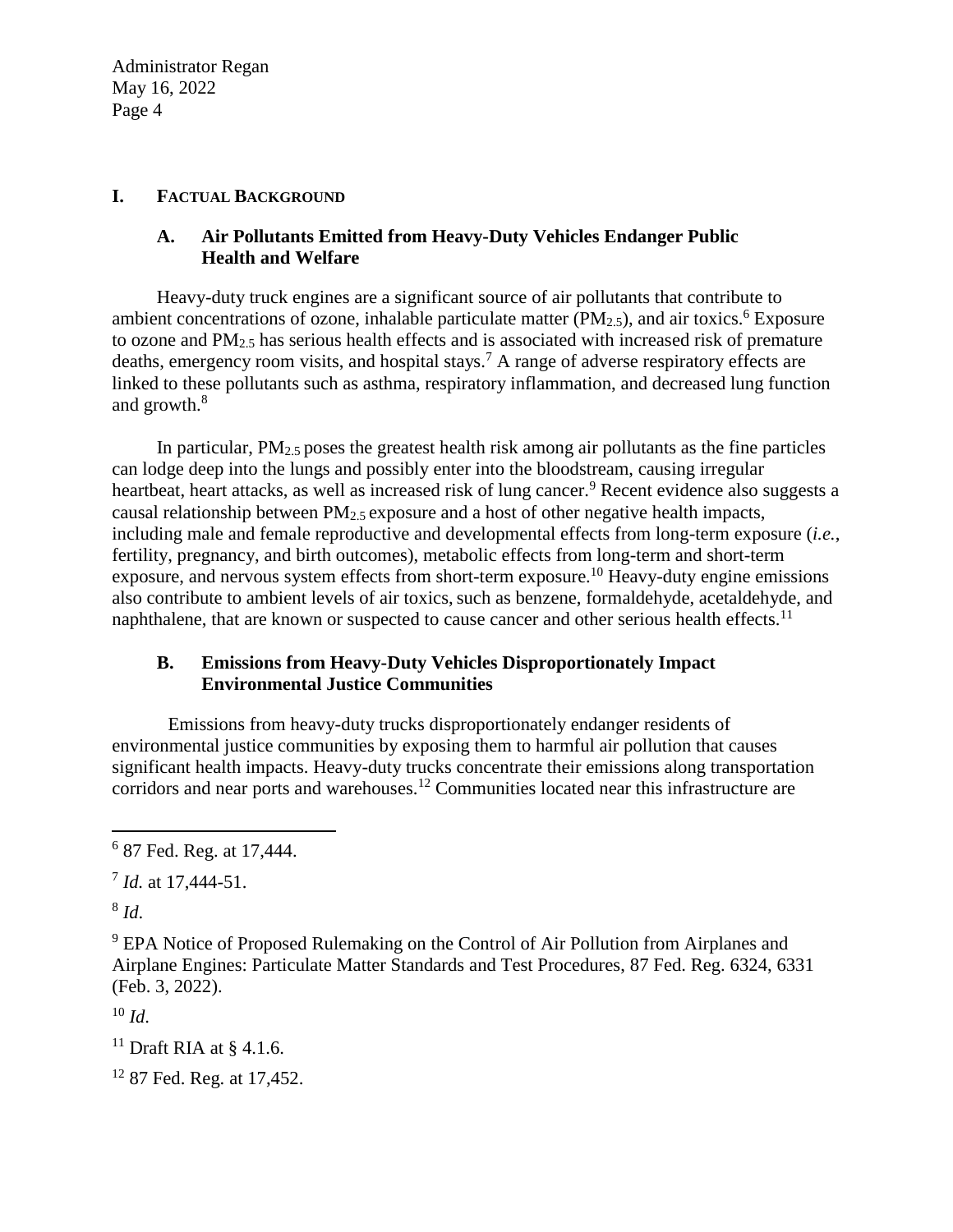disproportionately lower-income and communities of color and typically face industrial pollution cumulatively with truck emissions.<sup>13</sup> For example, EPA modeling has shown that race and income are significantly associated with living near truck routes nationally, even when controlling for other factors.<sup>14</sup> EPA research has also indicated that people of color are more likely to live within 300 feet of major transportation facilities and go to school within 200 meters of the largest roadways.<sup>15</sup> Likewise, a comprehensive study by the South Coast Air Quality Management District—which covers Los Angeles and the Inland Empire, the largest logistics hub nationwide—found that communities located near large warehouses scored far higher on California's environmental justice screening tool, which measures overall pollution and demographic vulnerability.<sup>16</sup> That study concluded that, compared to the South Coast basin averages, communities in the South Coast basin near large warehouses had a substantially higher proportion of people of color; were exposed to more diesel particulate matter; had higher rates of asthma, cardiovascular disease, and low birth weights; and had higher poverty and unemployment rates.<sup>17</sup>

As the South Coast Air Quality Management District study demonstrates, and as many others corroborate, <sup>18</sup> residents of environmental justice communities near logistics infrastructure

<sup>13</sup> EPA Memorandum, *Estimation of Population Size and Demographic Characteristics among People Living Near Truck Routes in the Coterminous United States*, at 11-12, Fig. 3, 17-19, Fig. 9 (Feb. 16, 2022) (finding that individuals living near major truck routes are more likely to be people of color and lower-income), EPA-HQ-OAR-2019-0055-0982; *see also* Michelle Meyer & Tim Dallmann, The Real Urban Emissions Initiative, *Air quality and health impacts of diesel truck emissions in New York City and policy implications*, at 7, Fig. 5 (2022) (concluding that Black and Latino individuals in New York City are disproportionately exposed to PM<sub>2.5</sub> along freight corridors), attached as Exhibit 1; South Coast Air Qual. Mgmt. Dist., *Final Socioeconomic Assessment for Proposed Rule 2305 – Warehouse Indirect Source Rule – Warehouse Actions and Investments to Reduce Emissions (WAIRE) Program and Proposed Rule 316 – Fees for Rule 2305*, at 3-7 (May 2021) (determining that individuals living near warehouses in the logistics-heavy South Coast Air Quality Management District are more likely to be people of color, lower-income, and exposed to high pollution levels), attached as Exhibit 2.

<sup>14</sup> EPA Memorandum, "Estimation of Population Size and Demographic Characteristics among People Living Near Truck Routes in the Coterminous United States" (Feb. 16, 2022), EPA-HQ-OAR-2019-0055-0982, at 20-24.

<sup>15</sup> Chad Bailey, "Demographic and Social Patterns in Housing Units Near Large Highways and other Transportation Sources," at 3 (2011), EPA-HQ-OAR-2019-0055-0126.

<sup>16</sup> South Coast Air Qual. Mgmt. Dist., *Final Socioeconomic Assessment*, *supra* note 13, at 4-5.

<sup>17</sup> *Id*. at 5-7.

 $\overline{a}$ 

<sup>18</sup> *See, e.g.*, Gaige Hunter Kerr, et al., *COVID-19 Pandemic Reveals Persistent Disparities in Nitrogen Dioxide Pollution*, 118 Proc. Nat'l Acad. Sciences 30 (2021), attached as Exhibit 3;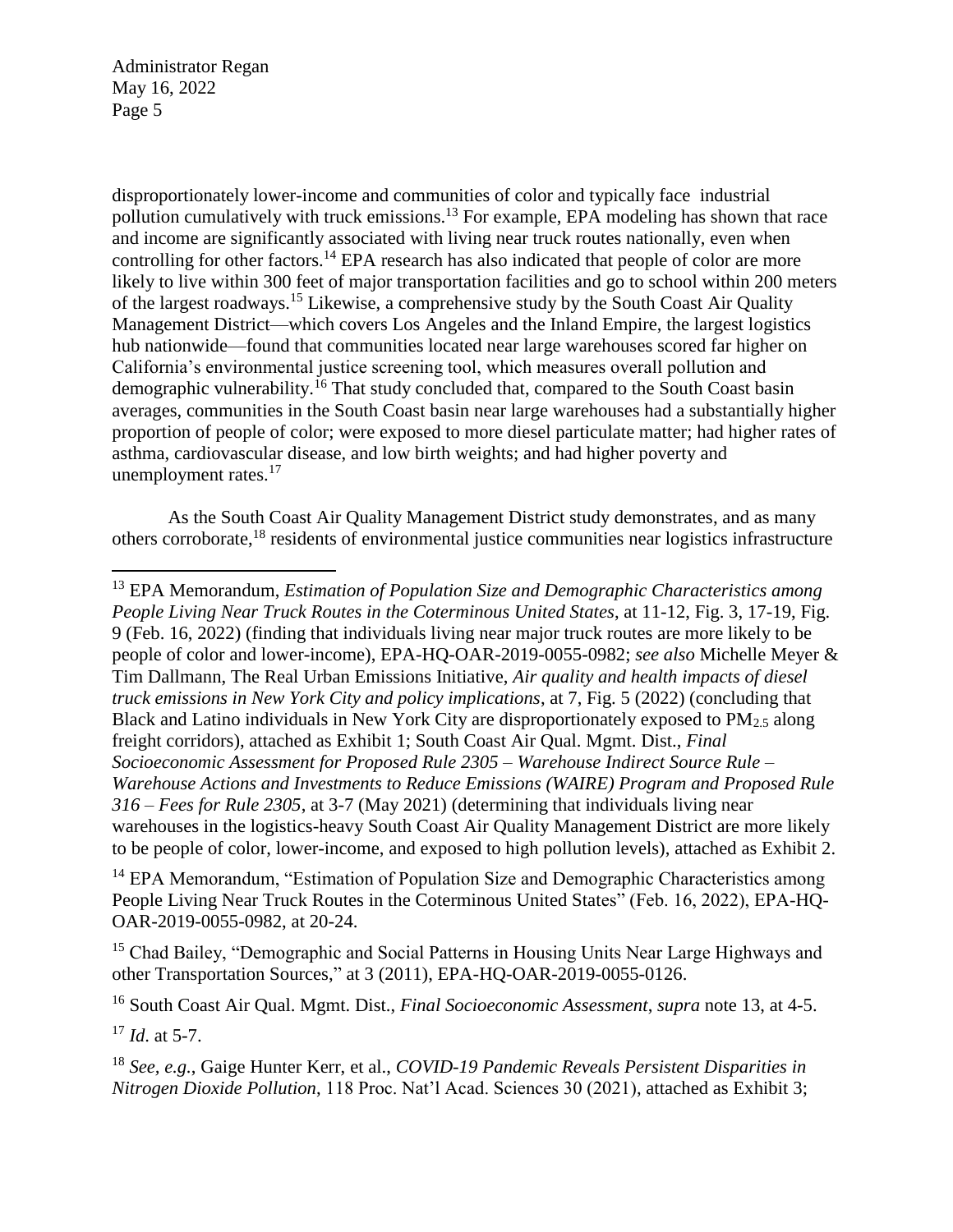$\overline{a}$ 

suffer from health effects due to exposure to NOx and associated heavy-duty truck emissions. These issues are particularly acute in our States, which proudly generate a majority of the nation's economic activity associated with the logistics industry, yet also bear its detrimental environmental impacts. Major ports in some of our States handled 61 percent of all container traffic nationwide in 2020, including the three megaports of Los Angeles, Long Beach, and New York and New Jersey, which together accounted for 43 percent of all container traffic.<sup>19</sup> Additionally, Chicago's central location makes it a national leader in intermodal transit.<sup>20</sup> Reflecting historical redlining,<sup>21</sup> the communities near these ports are overwhelmingly

Mary Angelique G. Demetillo, et al., *Space-Based Observational Constraints on NO<sup>2</sup> Air Pollution Inequality from Diesel Traffic in Major US Cities*, Geophysical Research Letters 48 (2021), attached as Exhibit 4; Paul Allen, et al., *Newark Community Impacts of Mobile Source Emissions: A Community-Based Participatory Research Analysis* (2020), attached as Exhibit 5; Maria Cecilia Pinto de Moura, et al., Union of Concerned Scientists, *Inequitable Exposure to Air Pollution from Vehicles in Massachusetts* (2019), attached as Exhibit 6; Iyad Kheirbek, et al., *The Contribution of Motor Vehicle Emissions to Ambient Fine Particulate Matter Public Health Impacts in New York City: a Health Burden Assessment*, 15 Env't Health 89 (2016), attached as Exhibit 7.

<sup>19</sup> Data from the Bureau of Transportation Statistics, Container TEUs (Twenty-foot Equivalent Units) (2020),<https://data.bts.gov/stories/s/Container-TEU/x3fb-aeda/> (ports of Baltimore, Boston, Honolulu, Long Beach, Los Angeles, New York and New Jersey, Oakland, Seattle, South Jersey, Tacoma, and Wilmington combined for 24.956 million TEUs, 61% of 41.24 million TEUs total nationwide; ports of Long Beach, Los Angeles, and New York and New Jersey combined for 17.62 million TEUs, 43% of 41.24 million TEUs) (last accessed May 16, 2022).

<sup>20</sup> Chicago Metropolitan Agency for Planning, *The Freight System: Leading the Way*, at 16 (2017), attached as Exhibit 8.

 $^{21}$  Beginning in the 1930s, federal housing policy directed investment away from "risky" communities of color. Nearly all of the communities adjacent to the three megaports (the Ports of Los Angeles, Long Beach, and New York and New Jersey) and the intermodal terminals in Chicago were coded red, signifying the least desirable areas where investment was to be avoided. *See* Univ. of Richmond Digital Scholarship Lab, Mapping Inequality,

<https://dsl.richmond.edu/panorama/redlining/#loc=12/33.748/-118.272&city=los-angeles-ca> (Los Angeles, CA), [https://dsl.richmond.edu/panorama/redlining/#loc=14/40.678/-](https://dsl.richmond.edu/panorama/redlining/#loc=14/40.678/-74.004&city=brooklyn-ny)

[74.004&city=brooklyn-ny](https://dsl.richmond.edu/panorama/redlining/#loc=14/40.678/-74.004&city=brooklyn-ny) (Brooklyn, NY), <https://dsl.richmond.edu/panorama/redlining/#loc=13/40.704/-74.068&city=hudson-co.-nj> (Hudson County, NJ), [https://dsl.richmond.edu/panorama/redlining/#loc=13/40.627/-](https://dsl.richmond.edu/panorama/redlining/#loc=13/40.627/-74.233&city=union-co.-nj)

[74.233&city=union-co.-nj](https://dsl.richmond.edu/panorama/redlining/#loc=13/40.627/-74.233&city=union-co.-nj) (Union County, NJ),

<https://dsl.richmond.edu/panorama/redlining/#loc=12/41.854/-87.772&city=chicago-il> (Chicago, IL) (last accessed May 16, 2022).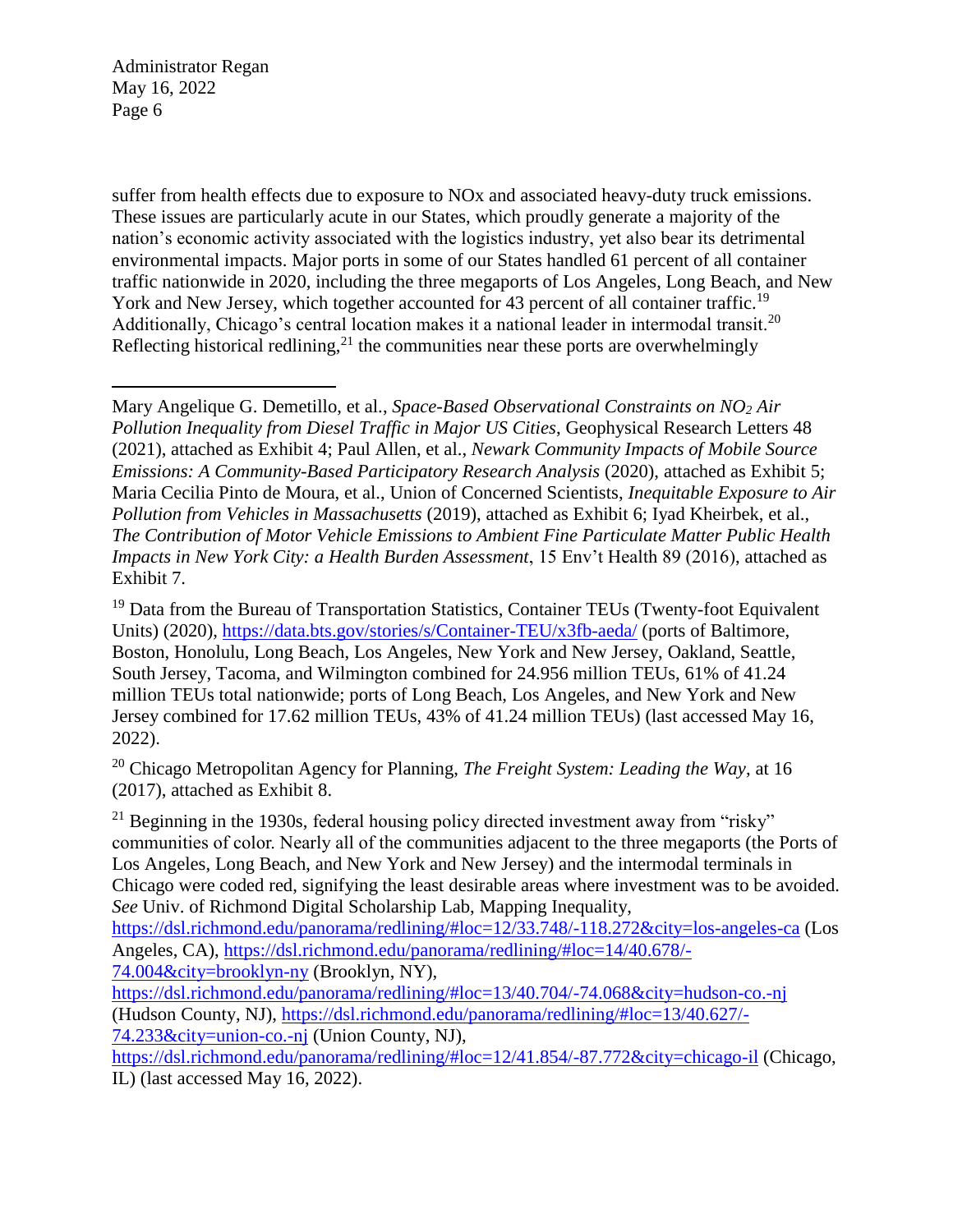comprised of residents with lower-incomes and people of color who disproportionately suffer exposures and health impacts from pollution from heavy-duty truck engine emissions. Data from the census tracts surrounding the Ports of Los Angeles and Long Beach exemplify these inequalities:

| <b>Census Tract</b> | <b>Hispanic</b> | <b>Black</b> | <b>Diesel PM</b> | Asthma | <b>Poverty</b>   |
|---------------------|-----------------|--------------|------------------|--------|------------------|
| 6037296500          | 71.2%           | 11.5%        | 80th             | 91st   | 88th             |
| 6037296210          | 87%             | 6%           | 99th             | 94th   | 88th             |
| 6037296220          | 65.3%           | 12.8%        | 97 <sub>th</sub> | 94th   | 93rd             |
| 6037297110          | 64.3%           | 11.1%        | 99th             | 94th   | 97 <sub>th</sub> |
| 6037297120          | 67.9%           | 5.6%         | 97th             | 94th   | 72nd             |

## Community of San Pedro<sup>22</sup>

### Community of Wilmington

| <b>Census Tract</b> | <b>Hispanic</b> | <b>Black</b> | <b>Diesel PM</b> | <b>Asthma</b> | <b>Poverty</b> |
|---------------------|-----------------|--------------|------------------|---------------|----------------|
| 6037294302          | 86.1%           | 4.4%         | 98th             | 82nd          | 72nd           |
| 6037294900          | 87.6%           | 3.2%         | 100th            | 81st          | 93rd           |
| 6037294820          | 96.7%           | 0.9%         | 99th             | 83rd          | 97th           |
| 6037294830          | 93.5%           | 3.4%         | 100th            | 83rd          | 91st           |
| 6037294701          | 90.3%           | 4.9%         | 99th             | 83rd          | 91st           |
| 6037294620          | 93.2%           | 1.5%         | 45th             | 83rd          | 85th           |
| 6037294120          | 92.5%           | 3.2%         | 84th             | 83rd          | 78th           |

### Community of Long Beach

 $\overline{a}$ 

| <b>Census Tract</b>      | <b>Hispanic</b> | <b>Black</b> | Diesel PM        | <b>Asthma</b> | <b>Poverty</b>   |
|--------------------------|-----------------|--------------|------------------|---------------|------------------|
| 6037572800               | 30.8%           | 32.9%        | 86th             | 85th          | 100th            |
| 6037572900 <sup>23</sup> | 68.7%           | 5.8%         | 98th             | 82nd          | 89th             |
| 6037573003Error!         | 45.5%           | 5.4%         | 75 <sub>th</sub> | 89th          | 70 <sub>th</sub> |
| <b>Bookmark not</b>      |                 |              |                  |               |                  |
| defined.                 |                 |              |                  |               |                  |

<sup>22</sup> Data from CalEnviroScreen 4.0, California Office of Environmental Health Hazard Assessment, [https://oehha.ca.gov/calenviroscreen/report/calenviroscreen-40.](https://oehha.ca.gov/calenviroscreen/report/calenviroscreen-40) Metrics for diesel particulate matter exposure, asthma rates, and poverty are the census tract's percentile ranking as compared to all census tracts in California, demonstrating that these census tracts are among those with the greatest pollution exposure, detrimental health impacts, and lowest incomes statewide. The raw data for these percentile rankings are available on the CalEnviroScreen 4.0 website.

 $23$  Several of the census tracts in Long Beach also have substantial Asian populations: 6037572900 (18%), 6037573003 (20.8%), 6037575803 (7.6%), 6037575901 (7.5%), 6037575902 (6.9%), 6037576001 (20.2%).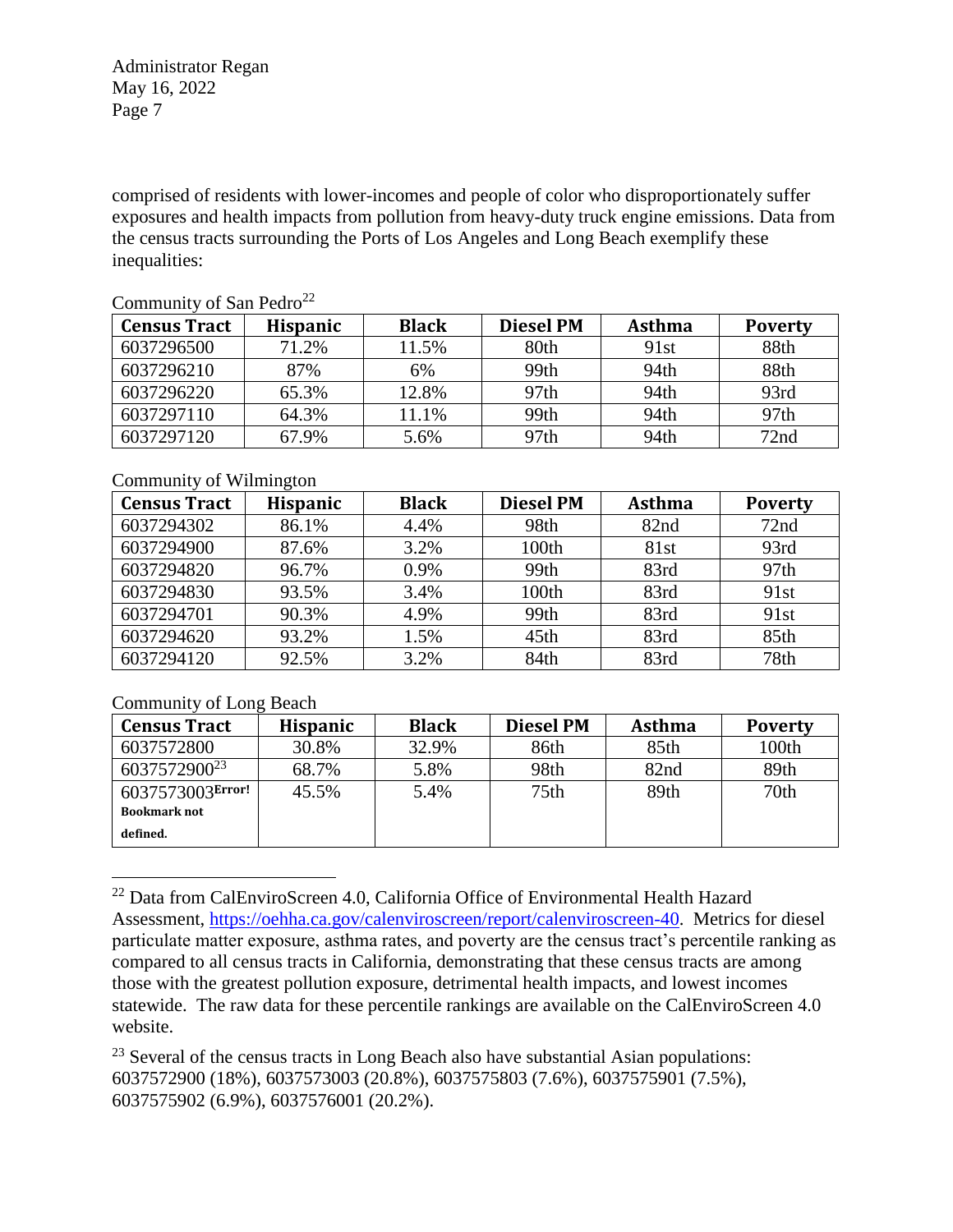$\overline{a}$ 

| 6037575401          | 80.5% | 9.4%  | 64th | 97th | 98th             |
|---------------------|-------|-------|------|------|------------------|
| 6037575801          | 74.5% | 10.8% | 99th | 94th | 93rd             |
| 6037575803Error!    | 72.4% | 8.1%  | 99th | 96th | 95 <sub>th</sub> |
| <b>Bookmark not</b> |       |       |      |      |                  |
| defined.            |       |       |      |      |                  |
| 6037575901Error!    | 50.6% | 19.9% | 99th | 86th | 86th             |
| <b>Bookmark not</b> |       |       |      |      |                  |
| defined.            |       |       |      |      |                  |
| 6037575902Error!    | 35%   | 15.4% | 99th | 87th | 71st             |
| <b>Bookmark not</b> |       |       |      |      |                  |
| defined.            |       |       |      |      |                  |
| 6037576001Error!    | 12.7% | 13.7% | 98th | 85th | 22nd             |
| <b>Bookmark not</b> |       |       |      |      |                  |
| defined.            |       |       |      |      |                  |

Logistics hubs demand extensive networks of highways and warehouses to move and store cargo via millions of truck trips annually. Southern California was home to nearly 1.2 billion square feet of warehouse space as of  $2014$ ,<sup>24</sup> the South Coast Air Basin now contains approximately 3,000 warehouses over 100,000 square feet,<sup>25</sup> and the Ports of Los Angeles and Long Beach alone generate about  $35,000$  container truck trips every day.<sup>26</sup> Aggravating historical injustices, decision makers disproportionately site highways and warehouses in environmental justice communities whose residents, like those of port communities, suffer higher levels of pollution exposure from heavy-duty trucks than do whiter and higher-income communities. Data demonstrate that the census tracts in California with the highest levels of ozone,  $PM_{2.5}$ , and DPM exposure are communities of color bordering such logistics thoroughfares—Highway 99 in the San Joaquin Valley and Highways 10 and 60 in the Inland Empire:

<sup>24</sup> South Coast Air Qual. Mgmt. Dist., *Final Socioeconomic Assessment*, *supra* note 13, at 7-8.

<sup>25</sup> Southern California Association of Governments, *Industrial Warehousing in the SCAG Region: Task 2. Inventory of Warehousing Facilities*, at 2-11 (2018), available at [https://scag.ca.gov/sites/main/files/file-attachments/task2\\_facilityinventory.pdf](https://scag.ca.gov/sites/main/files/file-attachments/task2_facilityinventory.pdf) (last accessed May 16, 2022).

<sup>26</sup> U.S. Dept. of Transportation, Federal Highway Administration, *FHWA Operations Support – Port Peak Pricing Program Evaluation* (2020), available at <https://ops.fhwa.dot.gov/publications/fhwahop09014/sect2.htm> (last accessed May 16, 2022).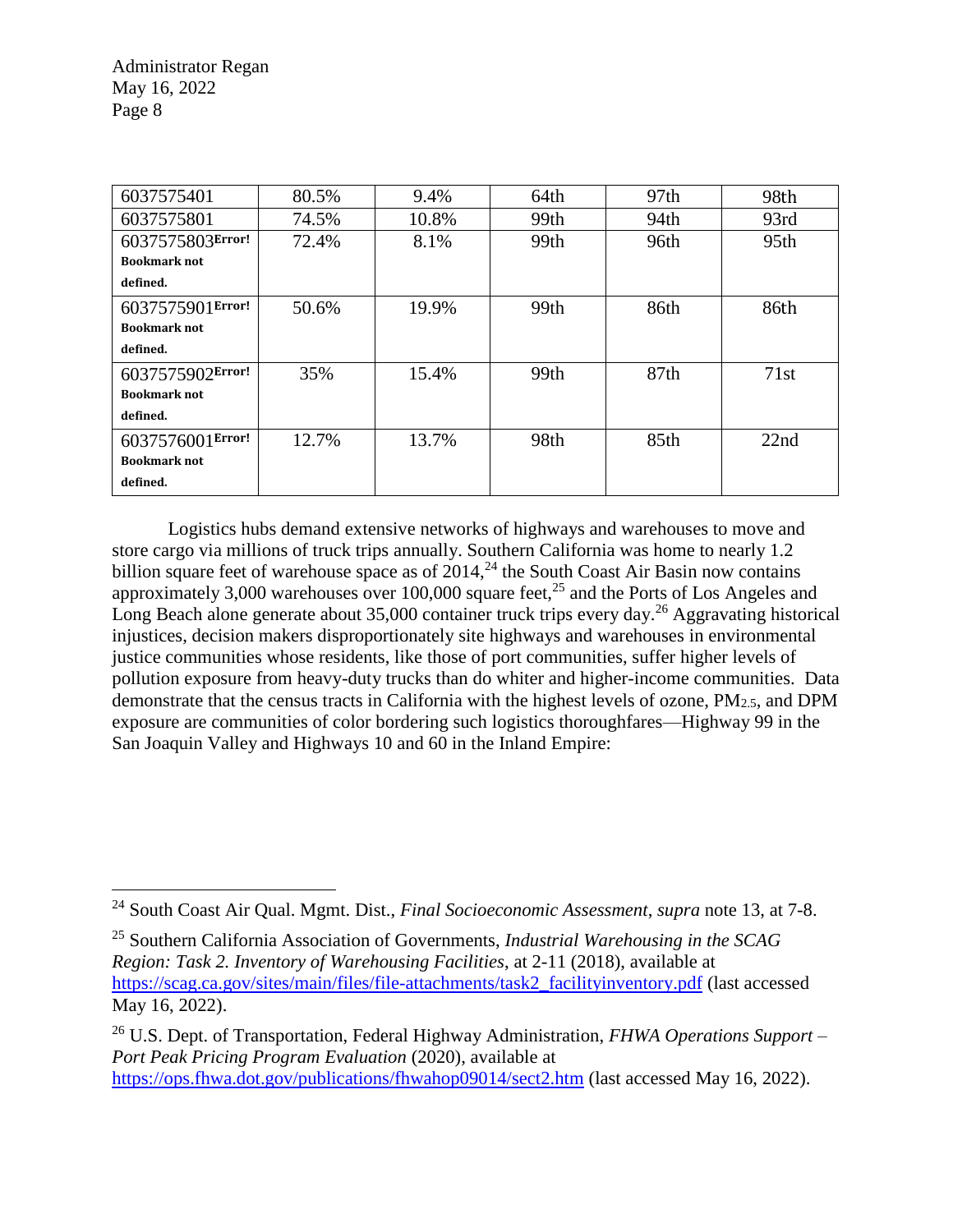| <b>Census Tract</b> | Location           | <b>People of Color</b> | <b>Ozone</b>     | PM <sub>2.5</sub> | <b>Diesel PM</b> |
|---------------------|--------------------|------------------------|------------------|-------------------|------------------|
| 6065041408          | Riverside          | 78.1%                  | 91st             | 92nd              | 97 <sub>th</sub> |
| 6071002109          | Ontario            | 73.2%                  | 91st             | 96th              | 93rd             |
| 6071003301          | Fontana            | 91.6%                  | 97 <sub>th</sub> | 93rd              | 94th             |
| 6065040303          | Jurupa Valley      | 79.3%                  | 95th             | 94th              | 97 <sub>th</sub> |
| 6029003113          | <b>Bakersfield</b> | 80.4%                  | 94th             | 100th             | 96th             |
| 6029001801          | <b>Bakersfield</b> | 57.3%                  | 94th             | 100th             | 95 <sub>th</sub> |
| 6029002812          | Bakersfield        | 72.5%                  | 94th             | 100th             | 96th             |
| 6029002813          | Bakersfield        | 76.6%                  | 94th             | 100th             | 95th             |

Census Tracts in California with Highest Levels of Ozone,  $PM_{2.5}$ , and Diesel PM Exposure<sup>27</sup>

Accordingly, achieving emissions reductions from heavy-duty trucks is a critical step to begin dismantling historical patterns of environmental injustice burdening communities near ports, highways, and warehouses.

### **C. Reducing Heavy-Duty Truck Emissions Is Essential For States To Attain and Maintain Federal Air Quality Standards**

As stated, heavy-duty engines are a significant source of inhalable particulate matter  $PM_{2.5}$ and NOx emissions in the country. The CAA requires EPA to set and regularly review and revise federal health-based ambient air quality standards for "criteria pollutants," including  $PM_{2.5}$ , NOx, and ground-level ozone.<sup>28</sup> These National Ambient Air Quality Standards (NAAQS) aim to provide States with achievable goals to protect the health of their residents from air pollution resulting from emissions of criteria air pollutants and precursors. The NAAQS for ozone, established in 2015 and retained in 2020, is an 8-hour standard with a level of 70 parts per billion, although EPA recently announced that it may reconsider the previous administration's decision to retain the ozone NAAQS.<sup>29</sup> EPA is also implementing the previous 8-hour ozone standard, set in 2008 at a level of 75 parts per billion. For PM2.5, there are two NAAQS that were

<sup>27</sup> Data from CalEnviroScreen 4.0, *see supra* note 22. The eight census tracts shown here are examples of the 29 census tracts in California that rank above the 90th percentile statewide for exposure to ozone, fine particulate matter, and diesel particulate matter, all of which are communities in Bakersfield or the Inland Empire near major logistics thoroughfares.

<sup>28</sup> 42 U.S.C. §§ 7408-7409.

<sup>&</sup>lt;sup>29</sup> See EPA, "EPA to Reconsider Previous Administration's Decision to Retain 2015 Ozone Standards," available at [https://www.epa.gov/ground-level-ozone-pollution/epa-reconsider-previous-administrations](https://www.epa.gov/ground-level-ozone-pollution/epa-reconsider-previous-administrations-decision-retain-2015-ozone)[decision-retain-2015-ozone.](https://www.epa.gov/ground-level-ozone-pollution/epa-reconsider-previous-administrations-decision-retain-2015-ozone)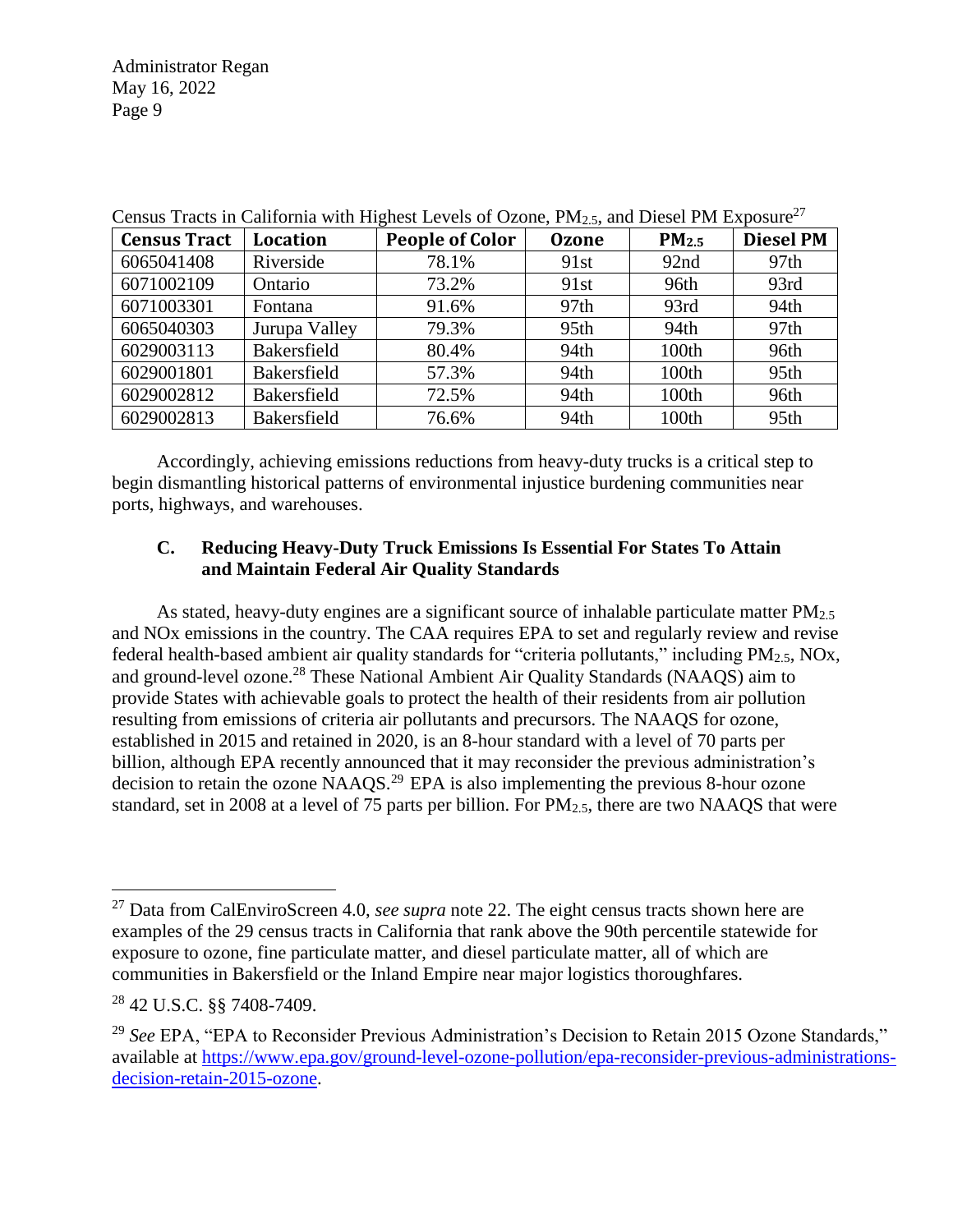set in 1997, revised in 2006 and 2012, and retained in  $2020^{30}$ : an annual standard (12.0) micrograms per cubic meter) and a 24-hour standard (35 micrograms per cubic meter).

Depending on whether the air quality in an area meets the NAAQS for a particular pollutant, EPA designates the area as being in "attainment" or "nonattainment." EPA further classifies areas that are in nonattainment according to the severity of their air pollution problem, and areas with more severe pollution levels are given more time to meet the standard while being subject to more stringent control requirements under State Implementation Plans.

As of May 31, 2021, there were 34 ozone nonattainment areas for the 2008 ozone NAAQS and 50 ozone nonattainment areas for the 2015 ozone NAAQS, which amounts to 122 million people living in ozone nonattainment areas.<sup>31</sup> Sixteen of the 8-hour ozone nonattainment areas are located in California and the only two extreme nonattainment areas in the nation are located in the South Coast Air Basin and San Joaquin Valley of California.<sup>32</sup> Indeed, for the South Coast Air Basin to meet the federal ozone standards, overall NOx emissions need to be reduced by 70 percent from today's levels by 2023, and approximately 80 percent by 2031.<sup>33</sup> The Greater Connecticut and New York-Northern New Jersey-Long Island ozone nonattainment areas failed to meet the deadline for moderate nonattainment of the 2008 ozone NAAQS and were redesignated to serious nonattainment status for that NAAQS. These areas must now meet the attainment date of 2021 for the 2008 standard. Many areas of the country are also currently in nonattainment for the PM<sub>2.5</sub> NAAOS standards, and as of May 31, 2021, more than 32 million people live in  $PM_{2.5}$  nonattainment areas.<sup>34</sup>

Given the extraordinary challenges that California and many States are facing to attain and maintain ozone and PM2.5 NAAQS, substantial emission reductions beyond those currently being achieved by state regulatory programs are critically necessary. Reducing emissions from

 $\overline{a}$ 

 $34$  Draft RIA at § 6.1.1.

<sup>&</sup>lt;sup>30</sup> On June 10, 2021, EPA announced that it will reconsider the previous administration's decision to retain the PM NAAQS. *See* Press Release, EPA, EPA to Reexamine Health Standards for Harmful Soot that Previous Administration Left Unchanged (June 10, 2021), available at [https://www.epa.gov/newsreleases/epa-reexamine-health-standards-harmful-soot](https://www.epa.gov/newsreleases/epa-reexamine-health-standards-harmful-soot-previous-administration-left-unchanged)[previous-administration-left-unchanged.](https://www.epa.gov/newsreleases/epa-reexamine-health-standards-harmful-soot-previous-administration-left-unchanged)

 $31$  Draft RIA at § 6.1.1.

 $32$  2016 State Strategy for the State Implementation Plan for Federal Ozone and PM2.5 Standards (Cal. SIP Strategy), available at [https://ww2.arb.ca.gov/resources/documents/2016-state-strategy](https://ww2.arb.ca.gov/resources/documents/2016-state-strategy-state-implementation-plan-federal-ozone-and-pm25-standards)[state-implementation-plan-federal-ozone-and-pm25-standards.](https://ww2.arb.ca.gov/resources/documents/2016-state-strategy-state-implementation-plan-federal-ozone-and-pm25-standards)

<sup>33</sup> CARB, Staff Report, *Initial Statement of Reasons* – *Public Hearing to Consider the Proposed Heavy-Duty Engine and Vehicle Omnibus Regulation and Associated Amendments*, at II-2 (June 23, 2020), EPA-HQ-OAR-2019-0055-0632 ("Omnibus ISOR").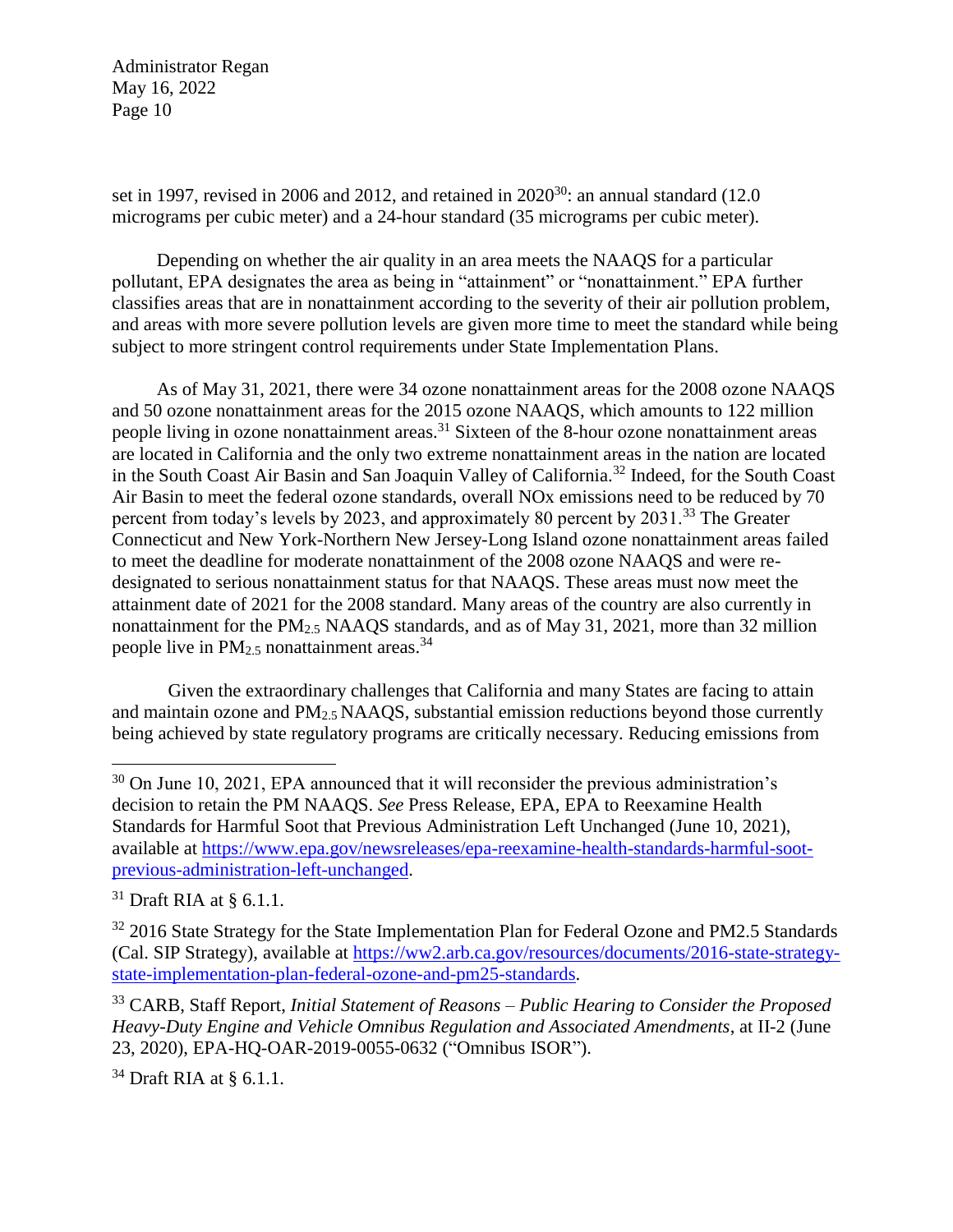heavy-duty vehicles will help States attain and maintain NAAQS for these pollutants. According to California's EMission FACtors (EMFAC) 2017 emissions inventory model, almost a million heavy-duty vehicles operate on California roads each year and contribute 31 percent of all statewide NOx emissions.<sup>35</sup> In the South Coast Air Basin, heavy-duty vehicles are responsible for 32 percent of mobile source NO<sub>x</sub> emissions.<sup>36</sup> In New York, medium and heavy-duty vehicles are responsible for 52 percent of the NOx and 45 percent of the  $PM_{2.5}$  emitted by onroad vehicles. Further, regulating only heavy-duty engines certified for use in California and other States is not sufficient because heavy-duty vehicles play an important role in the transport of goods for interstate commerce and frequently cross state borders.<sup>37</sup> Therefore, the Proposed Rule would assist States with attaining and maintaining the NAAQS, and ease the burden on nonattainment areas that already have stringent state and local regulations.<sup>38</sup>

## **II. LEGAL BACKGROUND**

### **A. Statutory and Regulatory Framework**

Section 202(a) of the CAA requires EPA to set emission standards for air pollutants from new motor vehicles or new motor vehicle engines that the Administrator has found "cause, or contribute to, air pollution which may reasonably be anticipated to endanger public health or welfare."<sup>39</sup> Standards under CAA section 202(a) take effect "after such period as the Administrator finds necessary to permit the development and application of the requisite technology, giving appropriate consideration to the cost of compliance within such period."<sup>40</sup> Therefore, in establishing or revising CAA section 202(a) emission standards, EPA must also consider issues of technological feasibility, compliance cost, and lead time.<sup>41</sup> In previous rulemakings, EPA has also considered other factors including the impacts of potential standards on the heavy-duty vehicle industry, fuel savings, oil conservation, energy security, and safety.<sup>42</sup>

 $\overline{a}$ 

<sup>42</sup> *Id*.

<sup>35</sup> Omnibus ISOR at ES-1.

<sup>36</sup> CARB, Measures for Reducing Emissions from On-Road Heavy-Duty Vehicles (June 3, 2021) available at [http://www.aqmd.gov/docs/default-source/clean-air-plans/air-quality-management](http://www.aqmd.gov/docs/default-source/clean-air-plans/air-quality-management-plans/2022-air-quality-management-plan/heavy-duty-trucks-presentations-06-03-21.pdf?sfvrsn=8)[plans/2022-air-quality-management-plan/heavy-duty-trucks-presentations-06-03-](http://www.aqmd.gov/docs/default-source/clean-air-plans/air-quality-management-plans/2022-air-quality-management-plan/heavy-duty-trucks-presentations-06-03-21.pdf?sfvrsn=8) [21.pdf?sfvrsn=8](http://www.aqmd.gov/docs/default-source/clean-air-plans/air-quality-management-plans/2022-air-quality-management-plan/heavy-duty-trucks-presentations-06-03-21.pdf?sfvrsn=8) (last accessed May 16, 2022).

<sup>37</sup> *See* Omnibus ISOR at ES-17.

<sup>38</sup> *See* Draft RIA at § 6.1.2

<sup>39</sup> 42 U.S.C. § 7521(a).

<sup>40</sup> *Id*.

<sup>41</sup> *See* 87 Fed. Reg. at 17,436.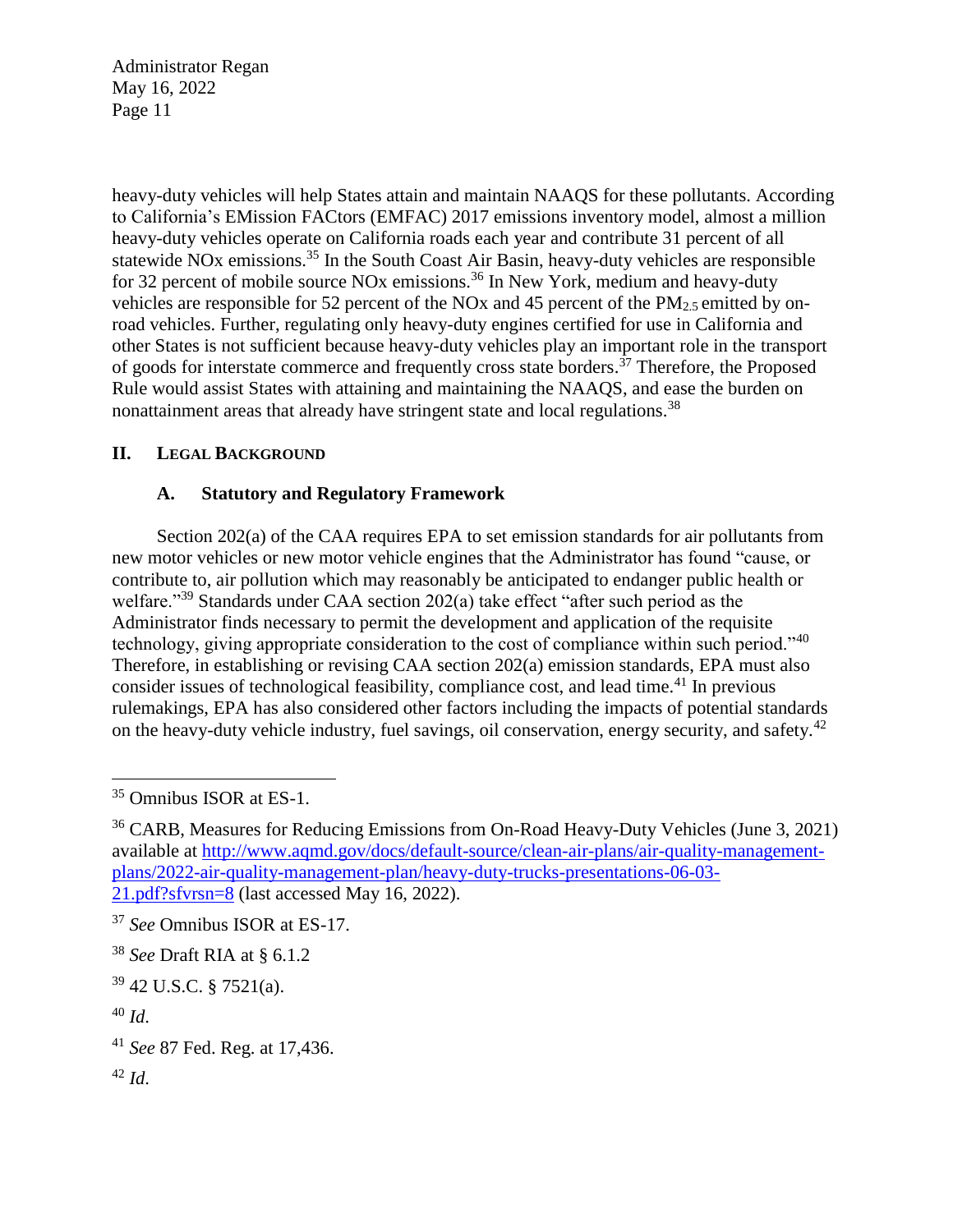Section 202(a)(3) of the CAA further addresses EPA's authority to set emission standards for criteria pollutants such as NOx and particulate matter from heavy-duty engines and vehicles. Under that section, standards must "reflect the greatest degree of emission reduction achievable through the application of technology that the Administrator determines will be available for the model year to which such standards apply, giving appropriate consideration to cost, energy, and safety factors associated with the application of such technology."<sup>43</sup> The statute also includes lead time and stability requirements, which specify that any emission standard promulgated or revised under section 202(a)(3) must apply for at least three model years beginning no earlier than four model years after such standard is promulgated.<sup>44</sup> CAA section  $202(a)(3)(A)$  is a technology-forcing provision, meaning that manufacturers are not required to use a specific technology, but may be required to develop new technologies or significantly improve existing technologies in order to meet the standard.<sup>45</sup>

## **B. Existing Federal and California Emission Standards for Heavy-Duty Engines**

EPA's emission standards for the heavy-duty highway engines apply to the weight classes of the vehicles in which the engines are expected to be installed.<sup>46</sup> In early 2001, EPA finalized the 2007 Heavy-Duty Engine and Vehicle Rule (2007 Rule) reducing NOx and particulate matter emissions from both diesel and gasoline-fueled highway heavy-duty engines.<sup>47</sup> Prior to 2001, emission standards were based on controlling emissions formed during the combustion process.<sup>48</sup> But the 2007 Rule was based for the first time on capturing, converting, and reducing harmful emissions between the engine and the truck's tailpipe utilizing exhaust aftertreatment technologies.<sup>49</sup>

In 2016, EPA and the National Highway Traffic Safety Administration finalized the Heavy-Duty Phase 2 GHG and fuel efficiency program (Phase 2 GHG standards), which included technology-advancing performance-based standards for highway heavy-duty vehicles

<sup>46</sup> 87 Fed. Reg. at 17,417.

<sup>47</sup> 66 Fed. Reg. 5002 (Jan. 18, 2001).

<sup>48</sup> 87 Fed. Reg. at 17,432.

<sup>49</sup> *Id*.

<sup>43</sup> 42 U.S.C. § 7521(a)(3)(A)(i).

<sup>44</sup> 42 U.S.C. § 7521(a)(3)(C).

<sup>45</sup> *See National Petrochemical & Refiners Association v. EPA*, 287 F.3d 1130, 1136 (D.C Cir. 2002) (explaining that EPA is authorized to adopt "technology-forcing" regulations under CAA section  $202(a)(3)$ ).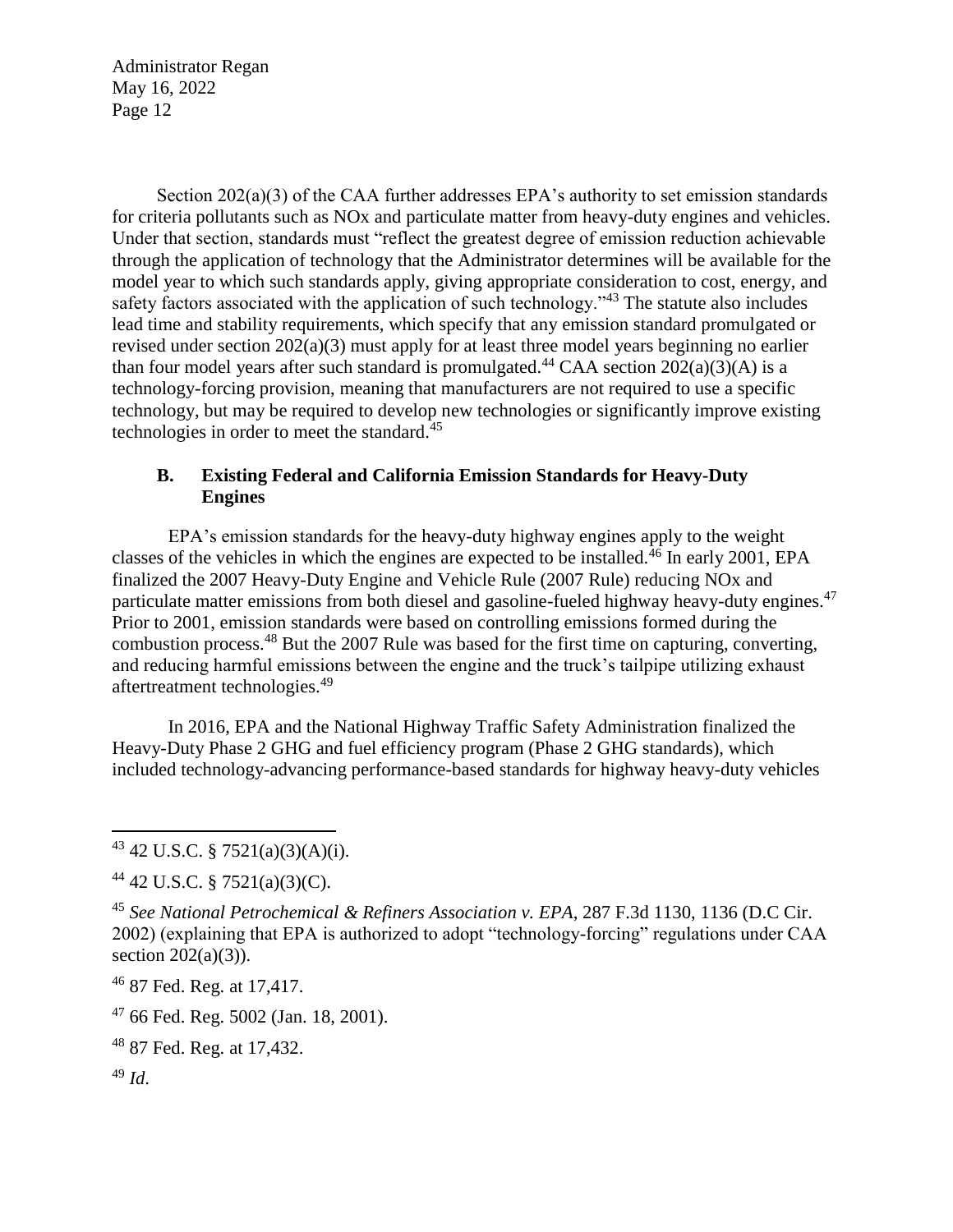and heavy-duty engines.<sup>50</sup> The initial standards for most vehicles and engines commenced in model year 2021, will increase in stringency in model year 2024, and will culminate in model year 2027.<sup>51</sup> The agencies based the Phase 2 GHG standards on currently available technologies as well as technologies that were still under development or not yet widely available, but specifically did not consider heavy-duty ZEV technologies as an available emission-reduction strategy for the sector.<sup>52</sup> The Phase 2 GHG standards provided up to 10 years lead time to allow for the development and phase-in of these control technologies.<sup>53</sup> The Proposed Rule would further tighten the Phase 2 GHG standards for model year 2027 for certain classes of heavy-duty vehicles.<sup>54</sup>

Given the significant air quality challenges faced by the State of California, CARB has adopted emission standards that go beyond EPA's requirements to further reduce NOx emissions from heavy-duty vehicles and engines in the state. Most recently in September 2021, CARB adopted the Omnibus Rule, which establishes exhaust emission standards for NOx that are 90% more stringent than EPA's 2007 Rule.<sup>55</sup> The Omnibus Rule also strengthens several elements of California's certification and in-use programs to ensure that NOx emissions are significantly reduced throughout the entire useful life of the vehicle or engine. These revisions include tighter emission standards, revamped in-use testing requirements, a new low-load certification test cycle, longer useful life periods, more robust durability procedures, and longer emission warranties to ensure defective parts are rapidly repaired. California's Omnibus Rule constitutes the single largest NOx control measure in its current SIP strategy to attain national ambient air quality standards, and is responsible for nearly half of the NOx emission reduction commitment in the entire plan (52 tons per day out of 111 total tons per day NO<sub>x</sub> in 2031).<sup>56</sup> The Omnibus Rule only applies to engines sold in California, however, and does not limit emissions from other heavy-duty vehicles operating in the state.<sup>57</sup>

 $\overline{a}$ 

<sup>51</sup> *Id*.

<sup>52</sup> *Id*. at 17,432-433.

<sup>53</sup> *Id*.

<sup>54</sup> *Id*. at 17,417.

<sup>55</sup> Omnibus ISOR at ES-1.

<sup>56</sup> *Id*. at ES-2

<sup>57</sup> On November 17, 2021, the Oregon Environmental Quality Commission approved adoption of the Omnibus Rule. *See* Press Release, "EQC Approves Clean Trucks Rule, A Significant Move Toward Fighting Climate Change and Protecting Human Health," available at [https://www.oregon.gov/newsroom/Pages/NewsDetail.aspx?newsid=64571.](https://www.oregon.gov/newsroom/Pages/NewsDetail.aspx?newsid=64571) The Massachusetts Department of Environmental Protection also recently adopted the Omnibus Rule. *See* Press Release, "MassDEP Files New Regulations to Reduce Emissions, Advance Market for Clean

<sup>50</sup> *Id*.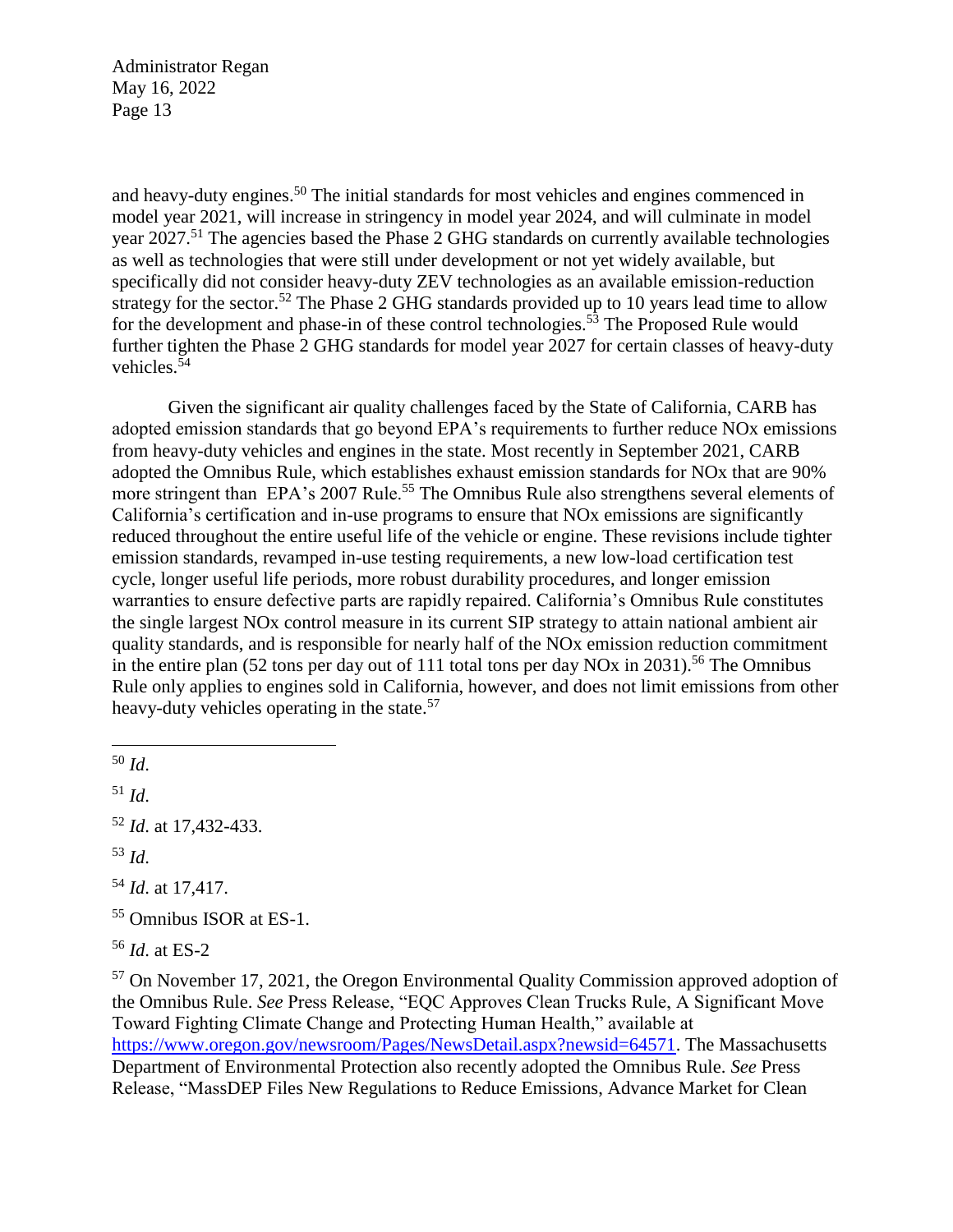### **III. DISCUSSION**

## **A. EPA Should Adopt Option 1 as it Achieves the Maximum Emission Reductions and is Technologically Feasible**

As noted above, under Section  $202(a)(3)$  of the CAA, EPA must adopt criteria pollutant emissions standards that "reflect the greatest degree of emission reduction achievable through the application of technology that the Administrator determines will be available for the model year to which such standards apply, giving appropriate consideration to cost, energy, and safety factors associated with the application of such technology."<sup>58</sup> In light of this statutory mandate, the States strongly encourage EPA to adopt Option 1 because Option 1 would "result in a greater level of achievable emission reduction for the model years proposed, which is consistent with EPA's statutory authority under Clean Air Act section  $202(a)(3)$ ."<sup>59</sup> According to EPA's analysis, Option 1 would achieve greater emission reductions from highway heavy-duty vehicles than Option 2. Specifically, Option 1 will reduce NOx emissions by 61 percent, primary exhaust PM 2.5 emissions by 26 percent, volatile organic compounds by 21 percent, and carbon monoxide by 17 percent nationwide in 2045.<sup>60</sup> Thus, EPA is compelled to adopt standards that are at least as stringent as Option 1 to meet its obligations under 202(a)(3) and EPA's proposed adoption of Option 2 is both inconsistent with  $202(a)(3)$  and would be arbitrary and capricious given EPA's findings that the Option 1 standards are technologically feasible and cost effective.

These emission reductions are essential to begin to reduce the inequitable burden on to environmental justice communities. Under Executive Order 12,898, each federal agency has been directed, "to the greatest extent practicable and permitted by law" to "make achieving environmental justice part of its mission by identifying and addressing as appropriate, disproportionately high and adverse human health or environmental effects of its programs, policies, and activities on minority populations and low-income populations in the United States and its territories . . . . "<sup>61</sup> Additionally, EPA recently committed to "make achieving environmental justice part of [its] mission[] by developing programs, policies, and activities to address the disproportionately high and adverse human health, environmental, climate-related and other cumulative impacts on disadvantaged communities, as well as the accompanying

Trucks in the Commonwealth," available at [https://www.mass.gov/news/massdep-files-new](https://www.mass.gov/news/massdep-files-new-regulations-to-reduce-emissions-advance-market-for-clean-trucks-in-the-commonwealth)[regulations-to-reduce-emissions-advance-market-for-clean-trucks-in-the-commonwealth.](https://www.mass.gov/news/massdep-files-new-regulations-to-reduce-emissions-advance-market-for-clean-trucks-in-the-commonwealth)

 $58$  42 U.S.C. § 7521(a)(3)(A)(i).

<sup>59</sup> 87 Fed. Reg. at 17,417.

<sup>60</sup> *Id*. at 17,579; Draft RIA at § 5.3.1.

<sup>61</sup> 64 Fed. Reg. 7629 (Feb. 16, 1994).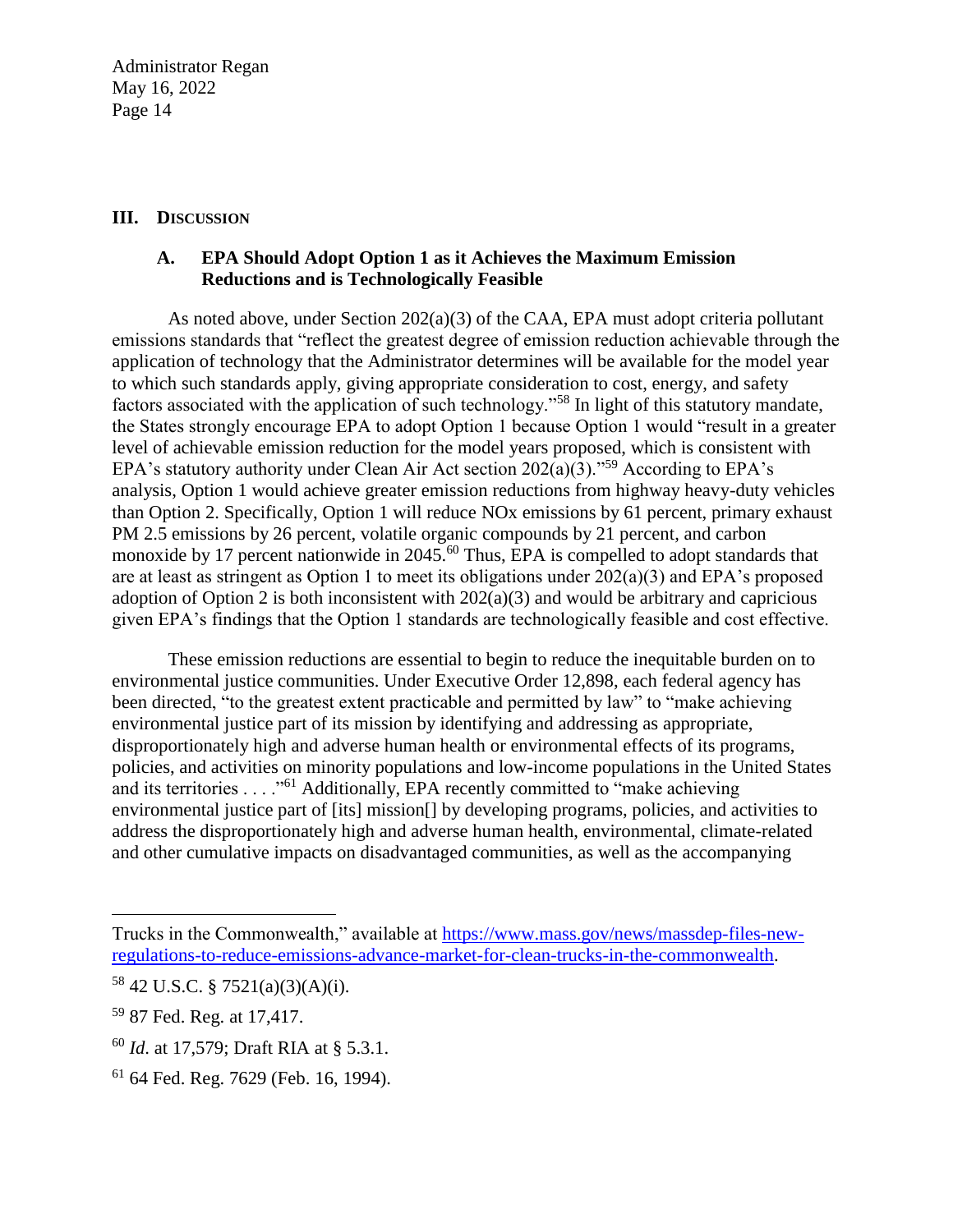economic challenges of such impacts."<sup>62</sup> The adoption of proposed Option 1 is consistent with EPA's commitment to ameliorating existing environmental injustices by achieving the maximum emission reductions and thus reducing air pollution that disproportionately impacts environmental justice communities.<sup>63</sup>

The emission reductions achieved by Option 1 are also critical for States seeking to attain and maintain the NAAQS for ozone and PM2.5. For example, given California's extraordinary challenges in attaining both the ozone and  $PM<sub>2.5</sub> NAAOS$ , its state implementation plan is designed with stringent emissions reductions across all sources. But even with the expected emission reductions from California's mobile source programs, on-road heavy-duty vehicles are projected to remain one of the largest contributors to the state's NOx emissions inventory.<sup>64</sup> And operators in many States, including in California, purchase used heavy-duty vehicles that have been certified to meet federal, not state, standards. Indeed, federally certified heavy-duty vehicles account for over half of the total miles traveled by heavy-duty vehicles in California.<sup>65</sup> For the heaviest vehicles (Class 8 vehicles over 33,000 pounds GVWR), over 60 percent of vehicle miles traveled in California are by federally certified heavy-duty vehicles.<sup>66</sup> Thus, the adoption of Option 1 is critical to provide the maximum emission reductions necessary for California and other States to attain and maintain the NAAQs for ozone and PM2.5.

Option 1's emissions standards, useful life, and warranty periods also most closely align with CARB's Omnibus Rule, and as the records for both the Proposed Rule and CARB's Omnibus Rule demonstrates, Option 1 is technologically feasible and cost-effective.<sup>67</sup> Option 1 provides a harmonization of standards that allows manufacturers to design a single engine nationally, thereby reducing complexity and costs.

## **B. EPA Should Not Adopt Compliance Flexibilities That Undermine Expected Emission Reductions from Improved NOx Standards**

The States share EPA's goal of achieving effective NOx reductions without unnecessary hardship to manufacturers or vehicle owners or operators. Many of the compliance flexibilities set forth in the Proposed Rule—such as NOx credits for averaging, banking, and trading—are also components, to a degree, of the Omnibus Rule, and the States support including these where they would not reduce the stringency of the final standards and are justified by the record. However, the combined effect of multiple and redundant flexibilities contemplated in the

 $\overline{a}$ 

<sup>66</sup> *Id*.

<sup>62</sup> Exec. Order 14,008, § 219.

<sup>63</sup> *Id*.

<sup>64</sup> Omnibus ISOR at ES-2.

<sup>65</sup> Omnibus ISOR at ES-17.

<sup>67</sup> *See* Comments of CARB, to be filed in Docket EPA-HQ-OAR-2019-0055 on May 16, 2022.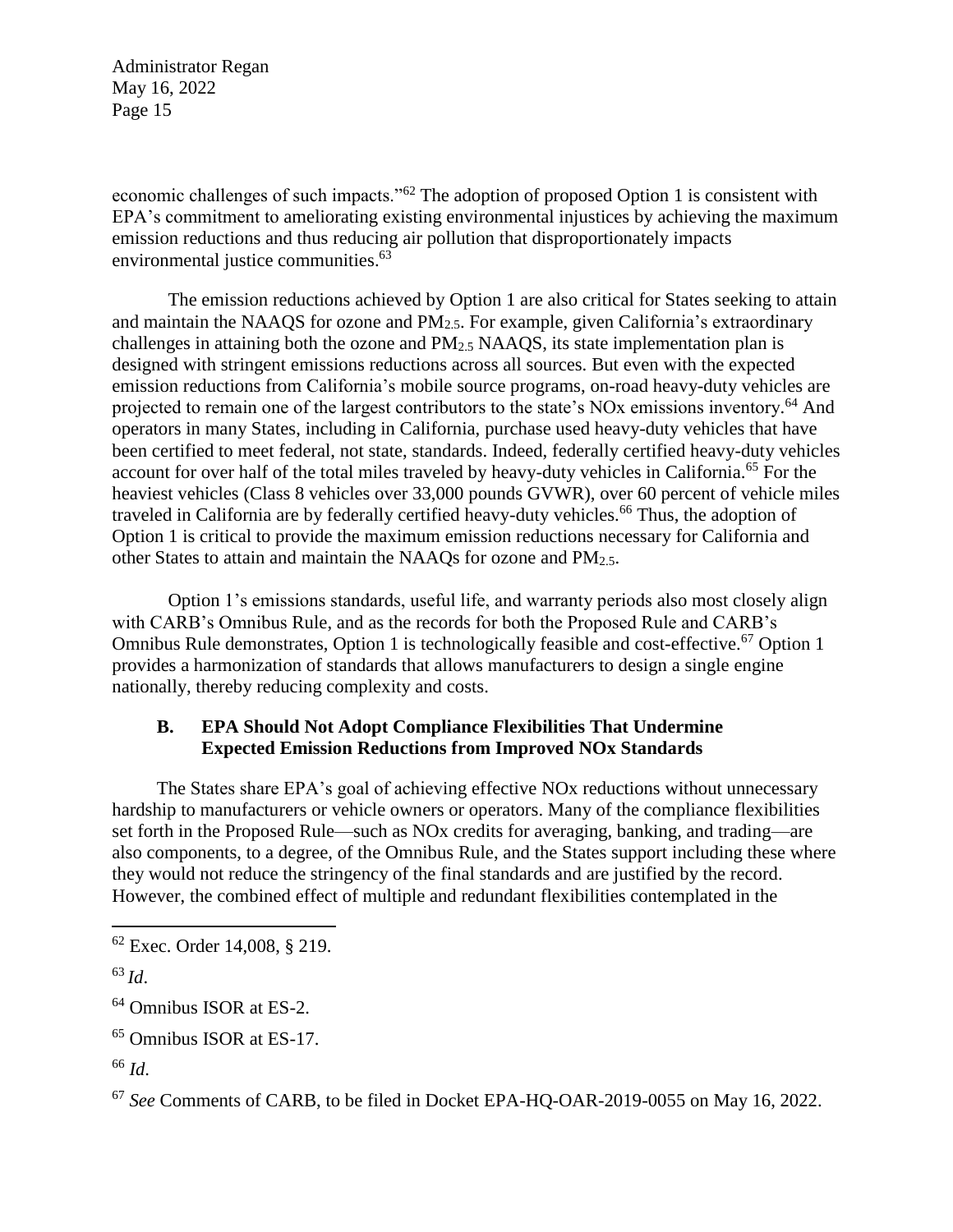$\overline{a}$ 

Proposed Rule would be to, in practical effect, adopt standards weaker than those ostensibly adopted in regulation. Such a discrepancy between the emission standards "on paper" and "in the real world" would be problematic for at least three reasons.

*First*, were EPA to adopt compliance flexibilities that effectively loosen the emission standards' stringency, the final regulation would not "reflect the greatest degree of emission reduction achievable through the application of [available] technology," in violation of the CAA's plain mandate. 42 U.S.C. § 7521(a)(3)(A)(i). Moreover, because the CAA obligates EPA to choose the most effective achievable standards, adopting standards that in reality will be far less effective than purported would also undermine the "rational connection between the facts found and the choice made" and disregard "an important aspect of the problem." *Motor Vehicle Mfrs. Ass'n of U.S., Inc. v. State Farm Mut. Auto Ins. Co.*, 463 U.S. 29, 43 (1983). The arbitrariness of such a result is especially pronounced where multiple, cumulative flexibilities and leniencies overlap to address the same industry concern. *Cf. Amer. Lung Ass'n v. EPA*, 134 F.3d 388, 392 (D.C. Cir. 1998) (agencies must "explain their decisions with precision").

*Second*, the Proposed Rule is of critical importance for States' attainment or maintenance of NAAQS. As described in Section I.C, heavy-duty vehicles are nationally the largest mobilesource contributor of NOx emissions, and in nonattainment areas near Los Angeles and New York City, contribute roughly one third to one half of the on-road NOx emissions, respectively. States risk nonattainment and corresponding penalties if a final rule in fact secures far less NOx emissions reduction than EPA projects—especially where the States premise their SIPs on these ostensible federal reductions. For many of the States, every ton of NOx that heavy-duty engines emit above the ostensible emission limit is another ton the State will have to eliminate from other sources within its regulatory authority. *Nat'l Ass'n of Clean Air Agencies v. EPA*, 489 F.3d 1221, 1227 (D.C. Cir. 2007) ("[W]hen EPA allows higher NOx emissions from [federally regulated sources], state agencies have no choice but to impose greater restrictions on other sources of NOx."). Reducing NOx from many of these other state-jurisdictional sources will be far more costly than controlling heavy-duty truck emissions.<sup>68</sup> Thus, lost emissions reductions disrupt the cooperative federalism that is the backbone of the CAA's statutory and regulatory scheme and defeat the goals of carefully crafted SIPs.

*Third*, flexibilities that would, in practical effect, undermine the projected reductions from the final emission standards would violate EPA's (and States') commitment to addressing environmental injustice. As described further in Section I.B, environmental justice communities would bear the brunt of the negative health and environmental effects of NOx emissions that are

<sup>&</sup>lt;sup>68</sup> For example, the Northeast States for Coordinated Air Use Management (NESCAUM) estimate the costs of additional NOx controls from industrial, commercial, and institutional boilers as ranging from \$2,700 to \$21,000 per ton of NOx reduced, as compared to a cost range of \$1,000 to \$5,000 per ton of NOx reduced from heavy-duty vehicles. Comment submitted by Paul J. Miller, Executive Director, NESCAUM, at pp. 4-5 & nn.4,5 (Feb. 23, 2022), EPA-HQ-OAR-2019-0055-0001.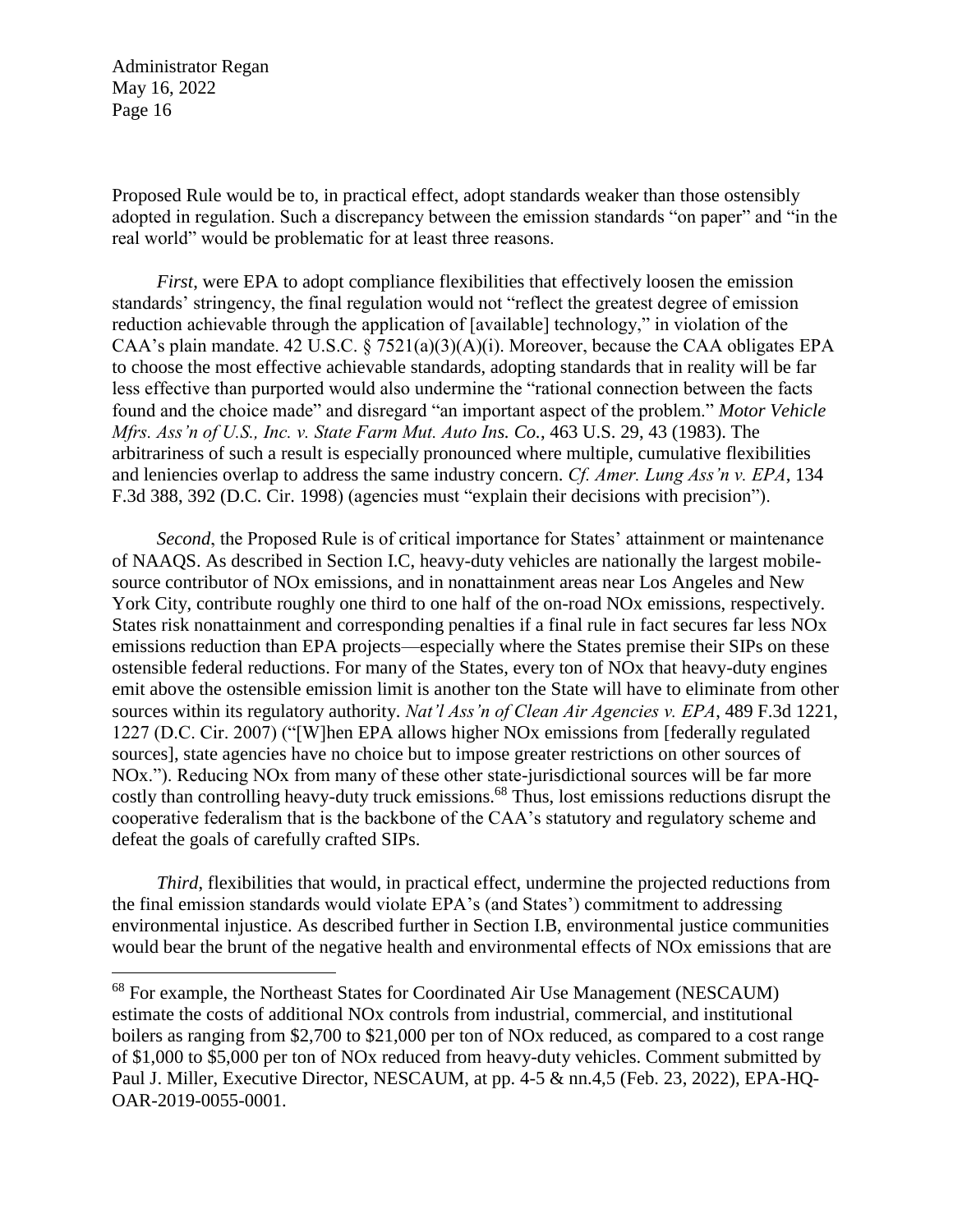left unmitigated due to outsized and redundant compliance flexibilities, due to proximity to the major transportation corridors and logistics facilities. These already overburdened communities should not continue to bear the inequitable costs of pollution for the sake of unwarranted and unnecessary industry protections. Following that path would harm these communities and further erode trust. .

Accordingly, EPA should scale back or reject altogether flexibilities whose aggregate effect will be to significantly reduce the real-world emission benefits of Option 1. In particular, EPA should (1) reject the proposed interim in-use standards;<sup>69</sup> (2) adopt a stricter inducement schedule that meaningfully incentivizes real-world compliance;<sup>70</sup> and  $(3)$  further limit the use of NOx credits, especially those generated from heavy-duty electric vehicles.<sup>71</sup>

### **1. EPA should reject the proposed interim in-use standards**

EPA should not adopt interim in-use emission standards less stringent than the standards to which manufacturers certify new engines. These proposed interim in-use standards permit 1.4 to 2 times more NOx emissions than the standards to which engines are certified under Option  $1<sup>72</sup>$ effectively turning Option 1 standards into Option 2 standards immediately after certification. As EPA recognizes, this proposal departs from EPA's typical practice, which is to "set[] the same standards for certification testing and in-use testing."<sup>73</sup> The industry concerns that EPA cites in support of this departure—"to give manufacturers time to gain experience with the new technology needed to meet the standards and [to] reflect uncertainties about potential variabilities in performance during the early years of implementing new technology"—do not justify such a dramatic relaxation of emission standards vital to protecting the health and welfare of our residents.<sup>74</sup> The selective catalytic reduction (SCR) technologies at the heart of the NOx standards are not novel, but are refined technologies that have been used in the heavy-duty sector for more than a decade.<sup>75</sup> Moreover, because CARB's Omnibus Rule takes effect three years in advance of model year 2027, the heavy-duty sector will have the benefit of several years of

- <sup>71</sup> *Id*. at 17,556-62.
- <sup>72</sup> *Id.* at 17,564.
- <sup>73</sup> *Id.* at 17,563.

<sup>74</sup> *Id.*

 $\overline{a}$ 

<sup>75</sup> *Id.* at 17,432. *See also* Control of Air Pollution from New Motor Vehicles: Heavy-Duty Engine and Vehicle Standards and Highway Diesel Fuel Sulfur Control Requirements, 66 Fed. Reg. 5002, 5053 (Jan. 18, 2001) (discussing initial development of SCR technologies for NOx control within the heavy-duty fleet).

<sup>69</sup> 87 Fed. Reg. at 17,563-5.

<sup>70</sup> *Id*. at 17,536-46.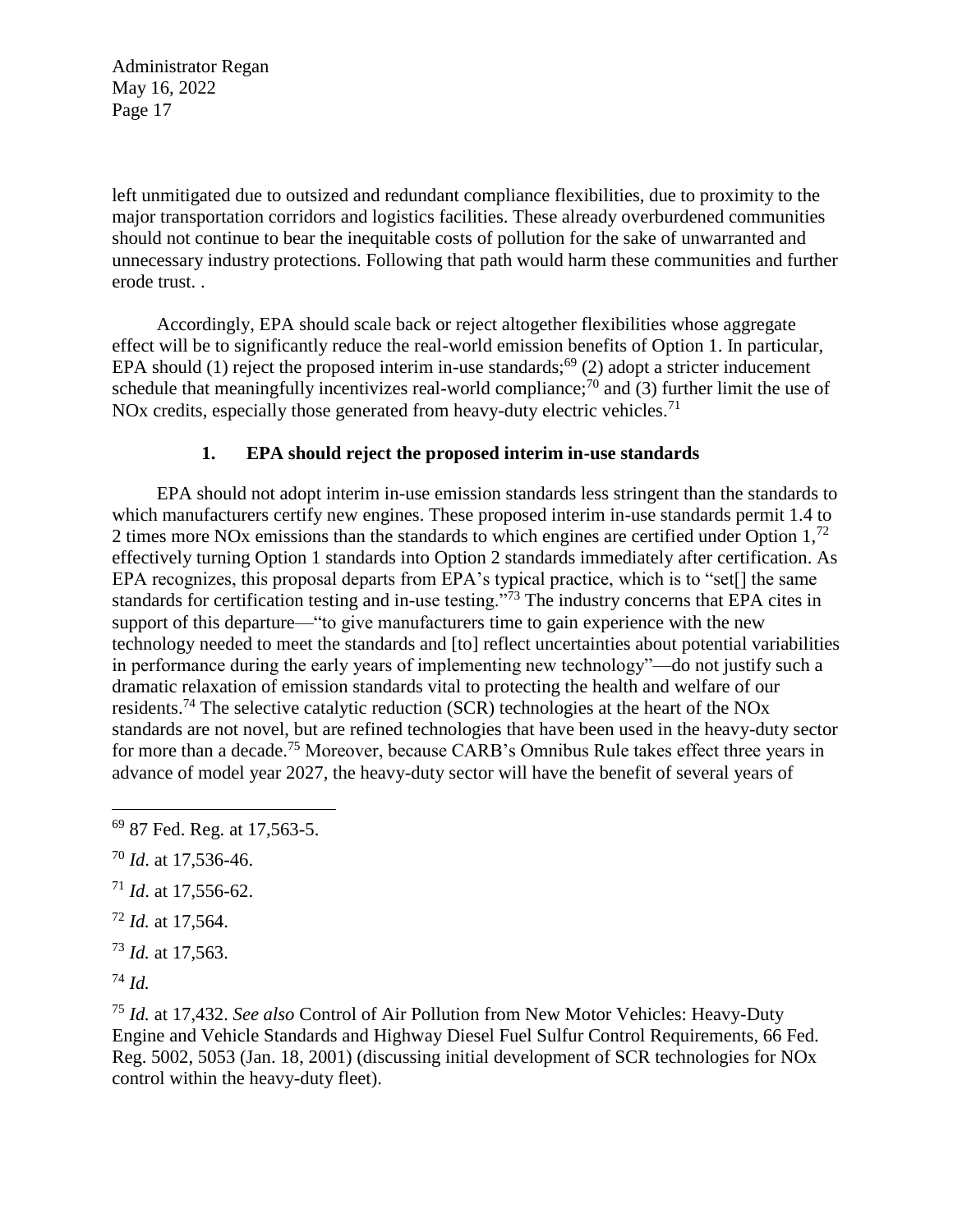research, development, experimentation, and troubleshooting to ensure engines perform as expected.<sup>76</sup>

Furthermore, manufacturers already may protect against "uncertainties about potential variabilities in performance" of this technology through other strategies EPA acknowledges or proposes as flexibilities: most importantly, through (1) compliance margins built into engines by manufacturers; (2) the generous scaling factors and measurement allowances EPA builds into the proposed off-cycle standards; and  $(3)$  the use of NOx credits.<sup>77</sup> Each of these measures is intended to or can be used to address unexpected performance deficiencies or similar discrepancies between certification standards and real-world performance. Thus, for example, if a manufacturer is concerned that its engines' aftertreatment components will deteriorate over time, and it cannot or chooses not to design its engines with an extra margin, the manufacturer can generate and bank credits in the lead-up to model year 2027 (for example, by introducing HD ZEV models into its fleet) to ensure it remains compliant.

But the proposed interim in-use standards as proposed create a perverse incentive to manufacturers to design their engines to those looser in-use standards, as long as they can pass the certification tests initially. EPA and the States have too much enforcement experience with defeat devices to pretend this incentive will be universally resisted.<sup>78</sup> Even a manufacturer not intending to defeat the standards will face cost incentives to use lower-quality components in aftertreatment systems that may degrade shortly after certification, with the same effect of noncompliance.<sup>79</sup> In short, this proposal is likely to increase emissions well beyond Option 1 standards in practice. Therefore, EPA should reject this portion of the proposal and design its

 $\overline{a}$ 

<sup>78</sup> *See, e.g.*, Notices of Filing of Consent Decrees Under the Clean Air Act, 63 Fed. Reg. 59,330- 34 (Nov. 3, 1998) (describing consent decrees against Caterpillar, Inc., Cummins Engine Co., Detroit Diesel Corp., Mack Trucks, Inc., Renault Vehicules Industriels, Navistar International Corp., and Volvo Truck Corp. to resolve enforcement actions by USDOJ and CARB over emission-control defeat devices installed by these companies in their heavy-duty diesel engines, which resulted in poorer performance of the engines' NOx control systems in use than in certification testing).

<sup>79</sup> *Cf.* U.S. EPA, "EPA Announces Largest Voluntary Recall of Medium- and Heavy-Duty Trucks" (July 31, 2008) (describing 2018 recall of 500,000 model year 2010-2015 medium- and heavy-duty trucks due to SCR system components that degraded within a few years of operation), EPA-HQ-OAR-2019-0055-0146.

<sup>76</sup> 87 Fed. Reg. at 14,434.

<sup>77</sup> *Id.* at 14,467, 14,469 (describing manufacturer-included margins for deterioration); *id.* at 17,474 (proposing off-cycle standards 1.5 to 2 times the certification standards and 10 percent allowance for measurement error); *id.* at 17,553 (discussing five-year credit life to "cover the transition to more stringent standards").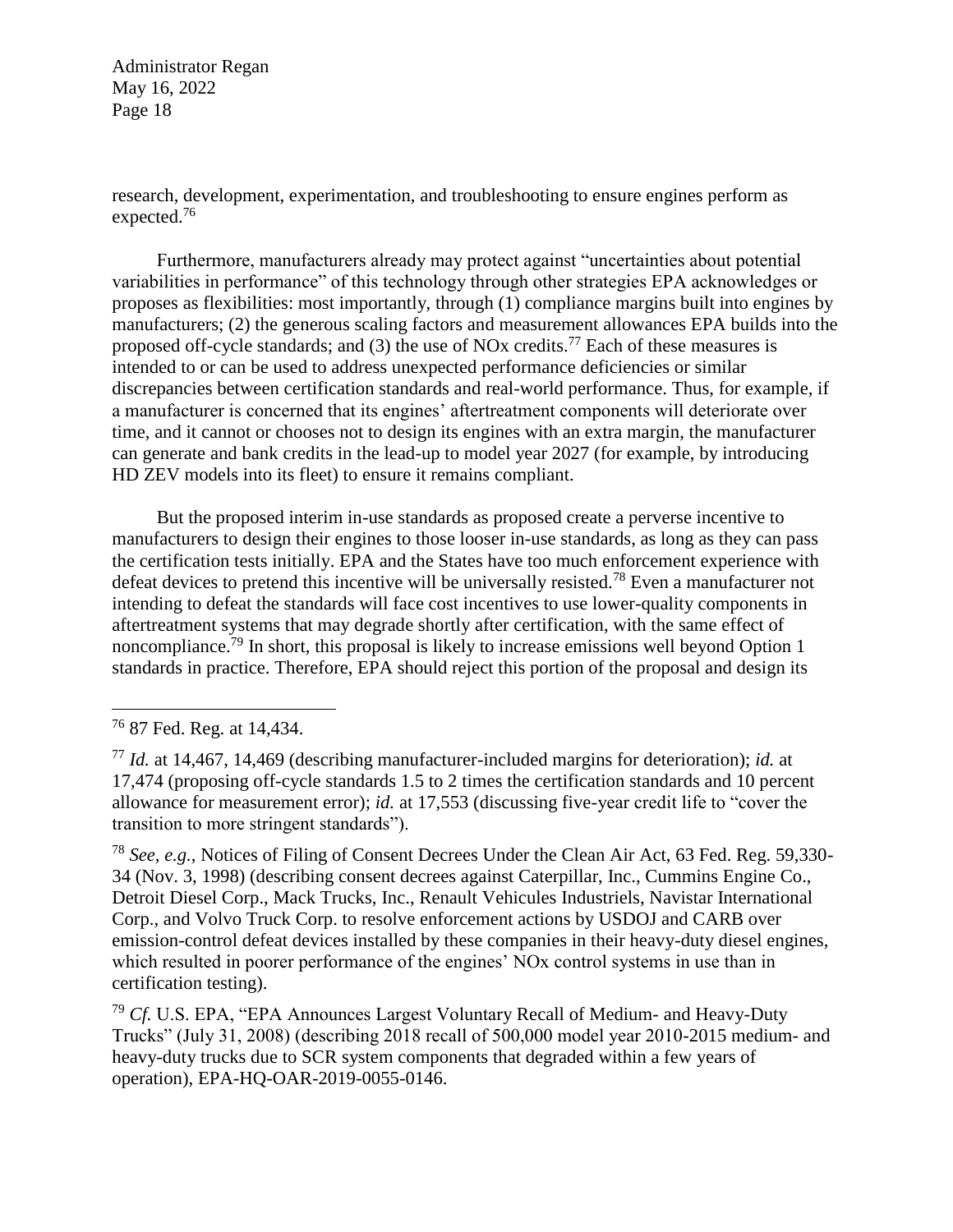NOx standards to incentivize *against* engine component degradation and merely temporary compliance.

## **2. Inducements should not be so relaxed that emission benefits are effectively reduced**

In a similar way, EPA should ensure that its inducements provisions secure in practice the emission reductions projected under Option 1. If operators are not properly incentivized to maintain an adequate supply of high-quality diesel exhaust fluid (DEF) in their aftertreatment systems, the real-world operation of these vehicles will severely undermine the emission reductions secured "on paper" by Option 1. The inducements schedule—*i.e.*, the progressive derating of engine performance when DEF supply becomes too low—thus remains an important component of effective NOx standards for heavy-duty vehicles. EPA is rightly attentive to the concerns raised by operators around inducements, especially the challenges of false inducements, and the States largely agree with the seven broad principles that EPA proposes for its inducements approach. $80$  However, the proposed derate schedules  $81$  are too lenient to ensure that operators properly maintain their vehicles' aftertreatment systems for both low-speed and highspeed vehicles.<sup>82</sup>

Notably, the proposed final derate speed restrictions—50 mph for high-speed vehicles and 35 mph for low-speed vehicles—equal or come just under the speed limits for roadways on which many of these vehicles will operate. For example, a heavy-duty tractor on certain urban interstates and major state highways in California, Connecticut, Delaware, Massachusetts, New Jersey, Oregon, and Rhode Island are subject to a 55 mph speed limit.<sup>83</sup> EPA's statement that "final restricted speed of 50 mph prevents the vehicle from travel on most interstate highways with state laws regarding impeding traffic" is not true in most States, which, if they have minimum speeds at all, typically set those speeds at  $40-45$  mph.<sup>84</sup> Low-speed vehicles such as a refuse hauler, street sweeper, or similar utility vehicle operating in residential neighborhoods and

<sup>83</sup> Cal. Vehicle Code § 22406; Conn. Gen. Stat. § 14-219(a); Del. Code, tit. 21, § 4169(a)(5); Mass. Gen. Laws ch. 90, § 17; N.J. Stat. § 39:4-98(c) (50 mph limit); Or. Rev. Stat. § 811.105(2)(e); R.I. Gen. Laws § § 31-14-2(a)(2).

<sup>84</sup> *See, e.g.*, Conn. Gen. Stat. § 14-220(a) (40 mph); Mass. Registry of Motor Vehicles, "Rules of the Road," ch. 4 (40 mph minimum speed on Massachusetts Turnpike), available at [https://www.mass.gov/doc/chapter-4-rules-of-the-road-0/download;](https://www.mass.gov/doc/chapter-4-rules-of-the-road-0/download) N.C. Gen. Stat. § 20-141(c) (40-45 mph minimum speeds).

 $\overline{a}$ <sup>80</sup> 87 Fed. Reg. at 17,540.

<sup>81</sup> *Id.* at 17,544.

<sup>82</sup> *See id.* at 17,541.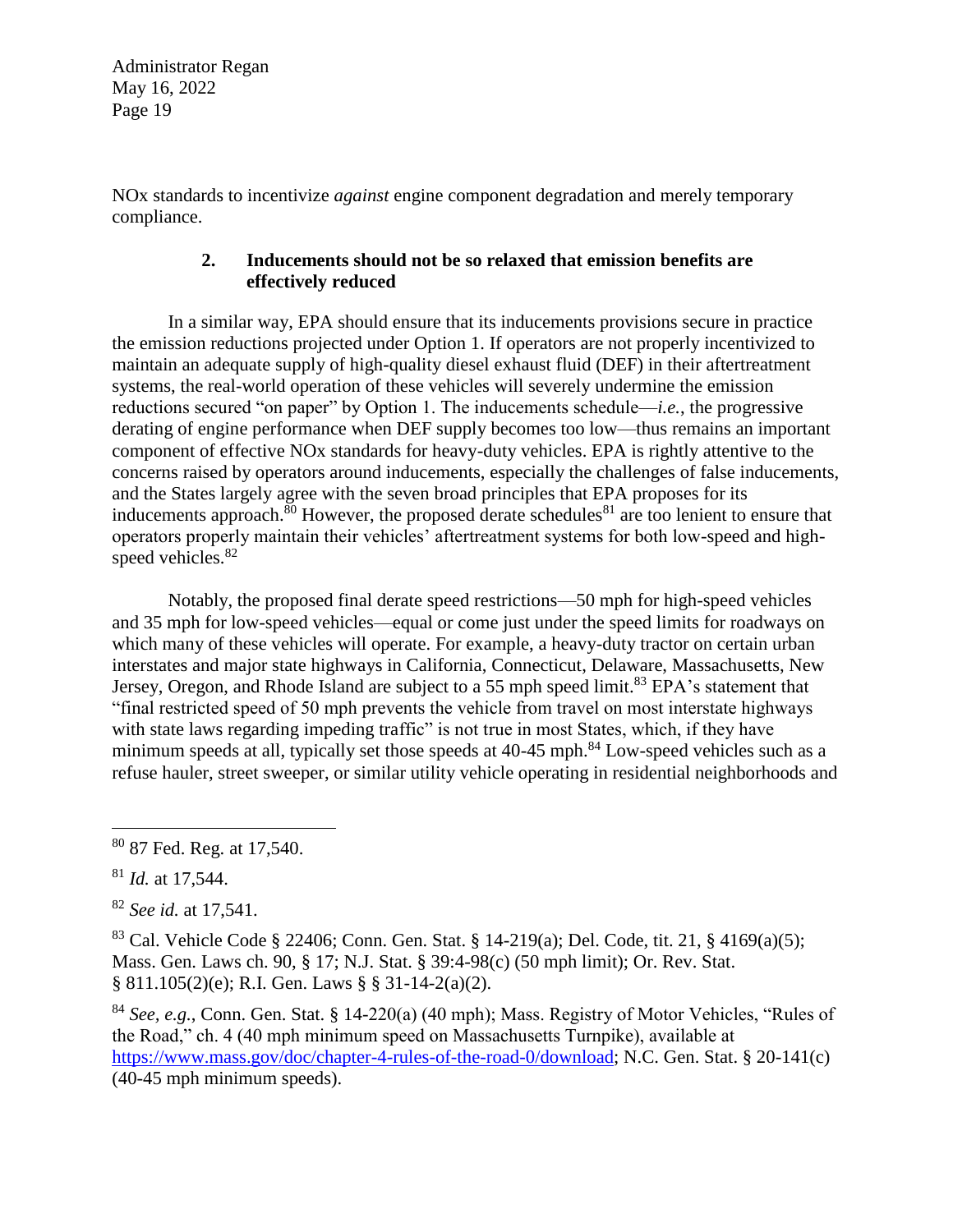city streets will face typical speed limits of 25-35 mph.<sup>85</sup> There is very limited incentive (or none at all) for these vehicles to replenish DEF levels even after 60 hours of inadequate maintenance under the proposed derate schedules. The States therefore disagree with EPA's statement that "the proposed derate schedules would be no less effective than the current approach,"<sup>86</sup> and urge EPA to adopt a stricter schedule.

The States support efforts to prevent false inducements, which are understandably frustrating for operators and undermine public buy-in for emission controls.<sup>87</sup> But the false inducement problem calls for a technological fix from manufacturers; it does not justify relaxing the derate schedule. The States likewise are sympathetic to the safety concerns around a final derate speed restriction of 5 mph in certain high-speed conditions.<sup>88</sup> However, these concerns can be addressed with a derate schedule that is still far stricter than that proposed. For example, final derate speed restrictions of 35 mph for high-speed vehicles and 20 mph for low-speed vehicles, especially in combination with a gradual schedule of progressive derates, would still allow all vehicles to safely exit freeways, finish routes, and find repair facilities if needed, while providing sufficient incentive to proactively maintain aftertreatment systems.

## **3. EPA should further tailor the NOx crediting program to ensure emission standards are as effective as proposed**

In the Proposed Rule, EPA rightly recognizes the imperative to "ensure that NOx emission credits . . . do not compromise the environmental benefits expected from the proposal."<sup>89</sup> The averaging, banking, and trading program (ABT) has an important but limited

<sup>85</sup> Cal. Vehicle Code § 22352(b)(1) (setting default 25 mph limit in residential zones); Colo. Rev. Stat. § 42-4-1101(2)(c) (30 mph in residential zones); Del. Code, tit. 21, § 4169(a)(2) (25 mph in residential zones); D.C. Mun. Regs., tit. 18, § 2206.2 (20 mph in residential zones); Honolulu Traffic Code, § 15-7.2(b) (25 mph default limit); 625 Ill. Comp. Stat. 5/11-601(c) (30 mph in urban district); Md. Transp. Code § 21-801-1(b)(2)-(3) (30-35 mph in residential districts); Mass. Gen. Laws ch. 90, §§ 17, 17C (25-30 mph limits in "thickly settled" or business districts); Minn. Stat. § 169.14, subd. (2) (20-35 mph speed limits for urban and residential zones); N.J. Stat. § 39:4-98(b) (25-35 mph speed limits for business and residential zones); N.C. Gen. Stat. § 20- 141(b) (35 mph inside city limits); Or. Rev. Stat. § 811.105(2)(b), (d) (20-25 mph speed limits in business and residential zones); R.I. Gen. Laws § § 31-14-2(a)(1) (25 mph in business and residential districts); Wash. Rev. Code 46.61.400(2)(a) (25 mph on city and town streets); Wis. Stat. § 346.57(4)(e)-(g) (25-35 mph speed limits in cities and outlying areas).

<sup>86</sup> 87 Fed. Reg. at 17,543.

<sup>87</sup> *See id.* at 17,538.

<sup>88</sup> *See id.* at 17,539.

<sup>89</sup> 87 Fed. Reg. at 17,555.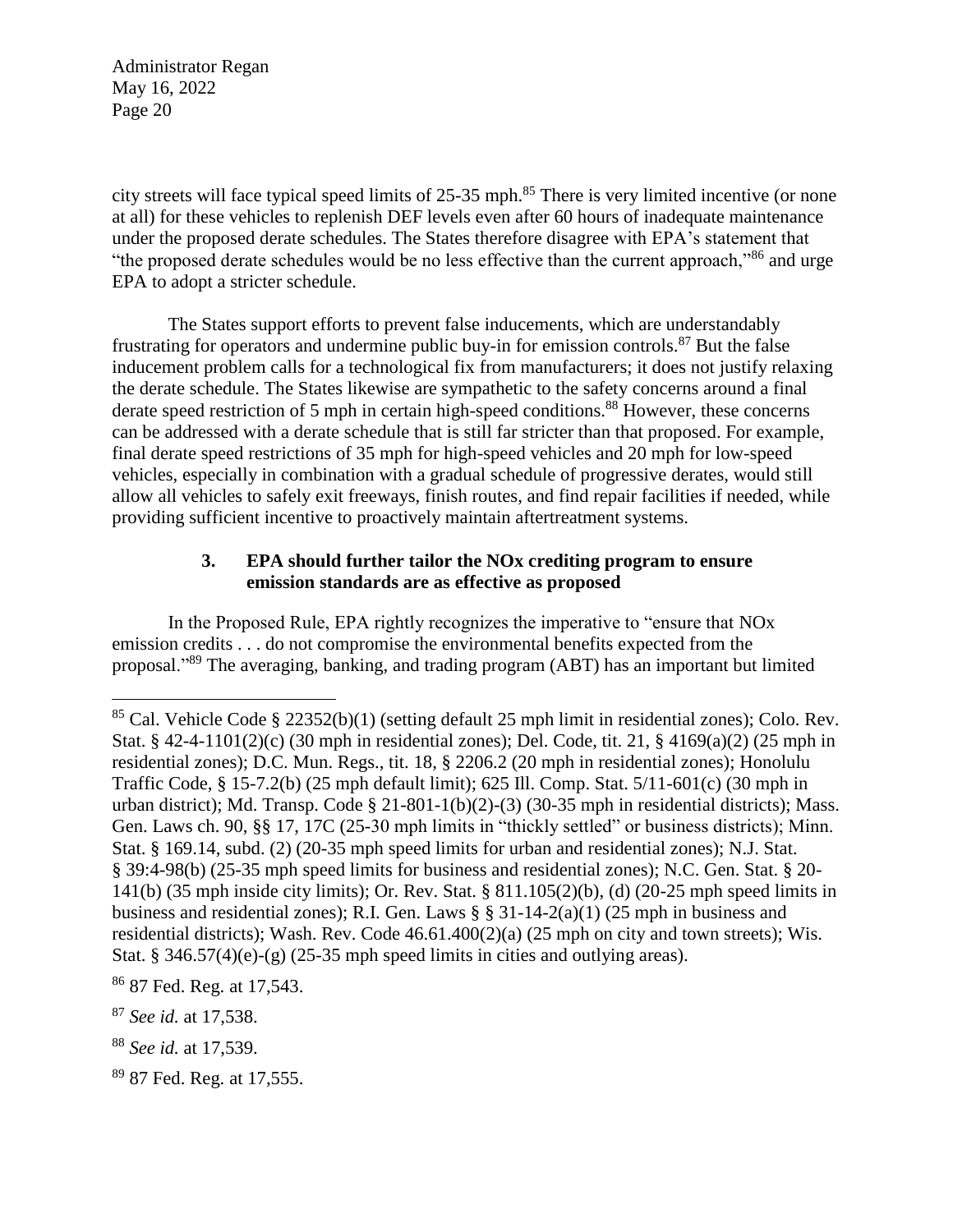role in supporting the heavy-duty sector's transition to stricter standards, reducing compliance costs for manufacturers and operators, and incentivizing early adoption of advanced technologies. The States strongly support EPA's proposed measures to tailor the ABT program to this role, including (1) limiting credit life to at most five years, (2) replacing existing credit balances with transitional credits, and (3) lowering family emission limit (FEL) caps to below the 2007 heavy-duty standards.<sup>90</sup> The States also generally support EPA's proposed early adoption incentives and the proposal to generate NOx credits from heavy-duty hybrid, battery, and fuel-cell electric vehicles (HD ZEVs).<sup>91</sup> However, EPA should carefully calibrate ZEVgenerated credits to ensure their environmental benefits are not offset by higher-emitting conventional engines.

The States are enthusiastic about the significant potential of HD ZEVs to reduce NOx emissions and fully support rewarding early market entry of HD ZEVs. But conventional heavyduty diesel engines and HD ZEVs will coexist on roads for a significant transition period.<sup>92</sup> Thus, stringent federal emission limits must continue to control conventional engines' emissions effectively even as the market share of HD ZEVs grows. While the States support the generation of NOx credits from HD ZEVs, EPA should carefully calibrate this feature so that NOx standards for conventional diesel engines remain binding. In particular, the States urge EPA to:

- Limit the credit life to at most five years
- Sunset the generation of NOx credits from HD ZEVs in model year 2026
- Set FEL caps to match those in California's Omnibus Rule<sup>93</sup>

*First*, because credits are best used to facilitate the transition to current, more effective NOx control technologies, a limited credit life commensurate with this transition period is appropriate. A five-year credit life, or even a shorter life such as three years, ensures credits are available to ease the transition to model year 2027 and later standards and reward early adoption of the most current NOx aftertreatment systems and HD ZEVs, without reducing or delaying widespread implementation of the standards in later years. *Second*, as EPA discusses, battery-electric trucks

 $\overline{a}$ 

<sup>93</sup> *See* 87 Fed. Reg. at 17,552 (discussing FEL caps in Omnibus Rule); 17,561 (discussing fiveyear credit life and sunset of credit generation).

<sup>90</sup> *Id.* at 17,552-54.

<sup>91</sup> *Id.* at 17,554-62.

 $92$  The most recent projections by the National Renewable Energy Lab (NREL) for HD ZEV adoption, modeling only economic factors, show 42 percent adoption by 2030, but greater than 99 percent adoption only after 2035 (for light- to medium-duty trucks), 2046 (for medium-duty trucks), and 2042 (for heavy-duty trucks). C. Ledna et al., NREL, Decarbonizing Medium- & Heavy-Duty On-Road Vehicles: Zero-Emission Vehicles Cost Analysis, at 2, 20-22, 25 (Mar. 2022), [https://doi.org/10.2172/1854583,](https://doi.org/10.2172/1854583) attached as Exhibit 9 ("NREL Cost Analysis").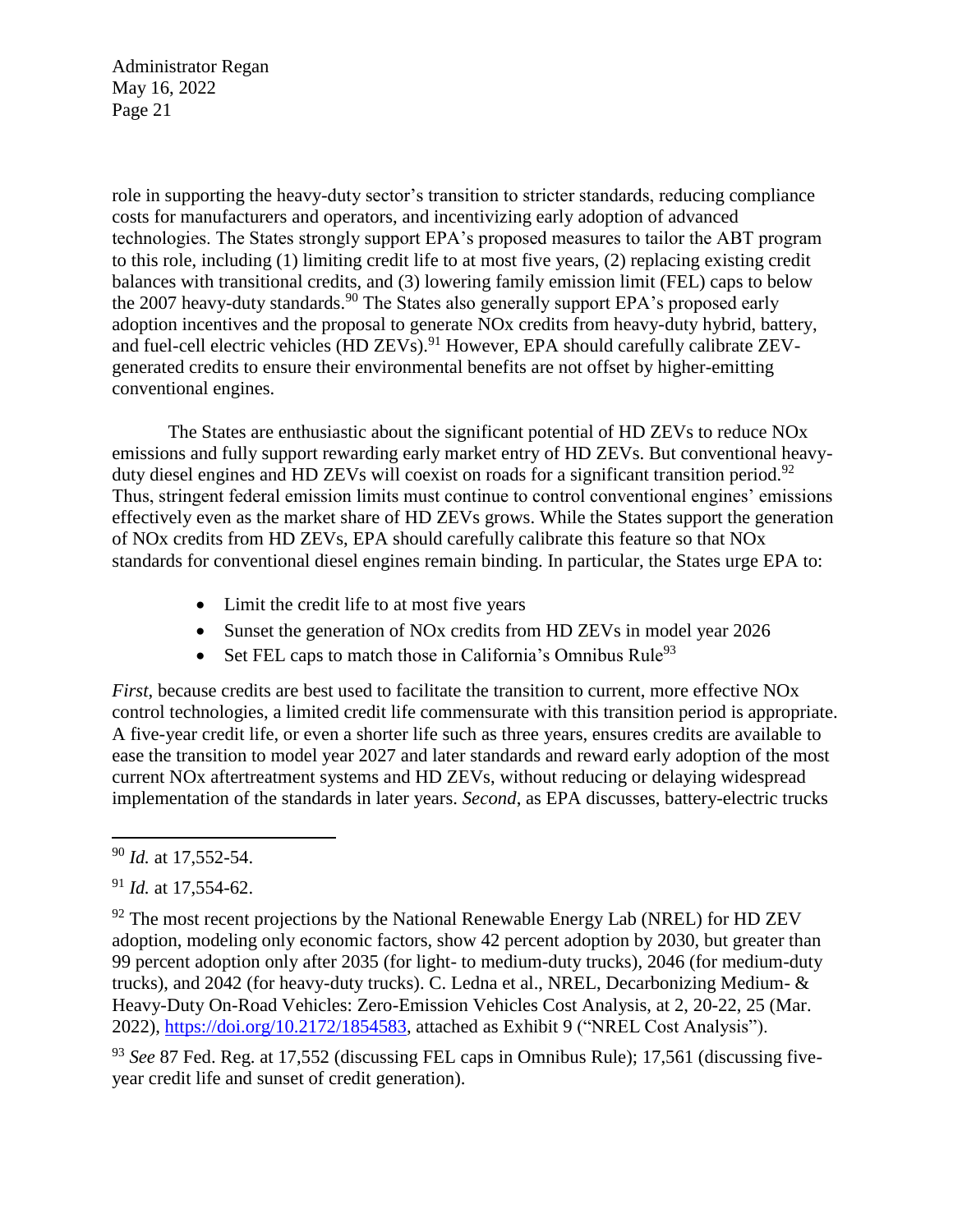are expected to reach cost parity with conventional engines between  $2025$  and  $2030$ .<sup>94</sup> Sunsetting HD ZEV credit generation in model year 2026 would therefore incentivize early adoption and simultaneously prevent excess credit generation once market factors start to make them unnecessary. *Third*, lowering FEL caps prevents a surplus of credits from undermining the stringency of the proposed standards.

The above limits on the ABT program ensure that early adoption of HD ZEVs remains attractive for manufacturers and operators, without compromising the environmental benefits expected under the proposed standards. Notably, States and the federal government alike already undertake numerous other incentives for HD ZEVs that are both more meaningful and less environmentally costly, including initiatives to deploy charging infrastructure for HD ZEVs, alternative fuel corridors, purchase rebate programs, and government fleet electrification.<sup>95</sup> These initiatives enhance the market conditions that are projected to make HD ZEVs more attractive purchases than conventional trucks within the next decade.<sup>96</sup>

## **C. HD Phase 2 GHG Revisions Comments**

The States agree that HD ZEVs are rapidly becoming an important presence within the heavy-duty vehicles sector, especially in those vocational categories identified by EPA.<sup>97</sup> EPA's proposed initial response to this transition—to tighten the Phase 2 GHG standards to ensure they remain binding on the conventional diesel fleet—is sound and consistent with good rulemaking.<sup>98</sup> The proposed approach, in itself, does nothing to accelerate or promote HD ZEV deployment, but only preserves the environmental integrity of EPA's existing Phase 2 standards, which were premised on emission-reduction technologies other than ZEV technology.<sup>99</sup> Nevertheless, EPA has invited comment on "the potential for ZEV technology to significantly

 $\overline{a}$ 

<sup>96</sup> *Id.*; *see also* Jane Culkin & Dana Lowell, MJ Bradley & Assoc., *Medium- & Heavy-Duty Vehicles: Market structure, Environmental Impact, and EV Readiness*, at pp. 23-24 (Jul. 2021) (projecting cost parity for 76 percent of medium- and heavy-duty fleet by 2025-30), attached as Exhibit 12; D. Hall & N. Lutsey, International Council on Clean Transportation, *Estimating the Infrastructure Needs and Costs for the Launch of Zero-Emission Trucks*, at pp. 20-23, 25 (Aug. 2019) (predicting cost advantage for most HD ZEVs by 2030), EPA-HQ-OAR-2019-0055-0148.

<sup>97</sup> 87 Fed. Reg. at 17,598.

<sup>98</sup> *Id.*

<sup>99</sup> *Id.* at 17,594.

<sup>94</sup> *Id.* at 17,562.

<sup>&</sup>lt;sup>95</sup> Meyer & Dallmann, Air quality and health impacts of diesel truck emissions, supra note 13, at pp. iii, 16-17; Or. Dept. of Transp., Climate Action Plan 2021-26, at pp. 17-18 (Jul. 2021), attached as Exhibit 10; Gov. Jay Inslee, *Policy Brief: Responding to the climate crisis and building Washington's clean energy future*, at 6-8 (Dec. 2021), attached as Exhibit 11.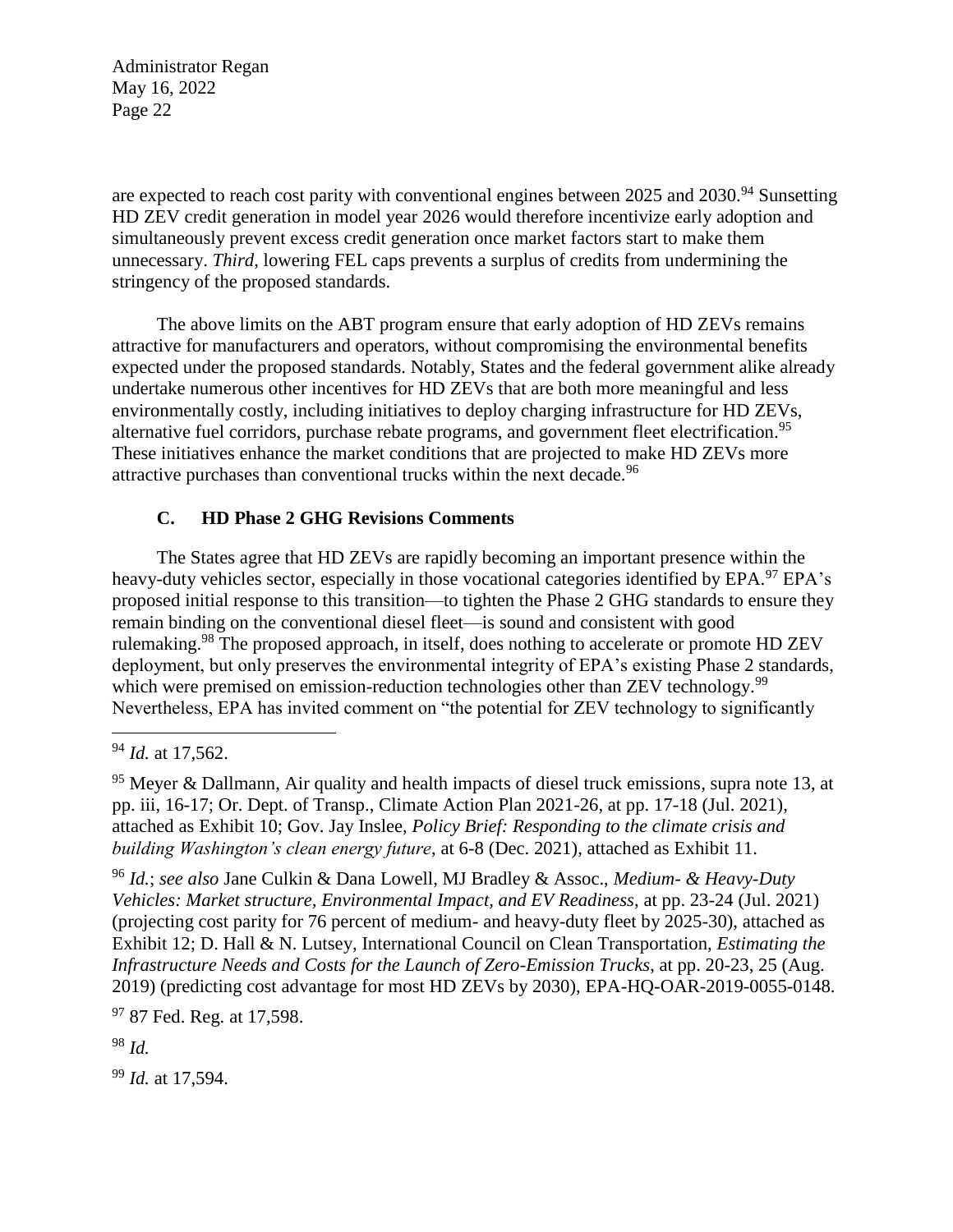reduce air pollution from the heavy-duty vehicle sector" as it prepares for future GHG standards for light-duty and heavy-duty vehicles.<sup>100</sup>

The States welcome EPA's proactive consideration of ZEV technology for future GHG standards. The current Phase 2 GHG standards are an important element of the United States' strategy to stave off the worst effects of climate change, which are caused by anthropogenic emissions of GHGs.<sup>101</sup> "Elevated concentrations of GHGs have been warming the planet, leading to changes in the Earth's climate including changes in the frequency and intensity of heat waves, precipitation, and extreme weather events, rising seas, and retreating snow and ice. The changes taking place in the atmosphere as a result of the well-documented buildup of GHGs due to human activities are changing the climate at a pace and in a way that threatens human health, society, and the natural environment."<sup>102</sup> As EPA recognizes, the transportation sector is now the largest U.S. source of GHG emissions, with heavy-duty vehicles contributing 23 percent of the United States' transportation emissions.<sup>103</sup>

The States are already experiencing grievous effects from climate change, which, as described above, are expected to escalate without sharp reductions in GHG emissions.<sup>104</sup> Our residents have lost property, been displaced from homes, endured respiratory illness and other health impacts, and even been killed as a result of severe weather events exacerbated by climate

 $\overline{a}$ 

<sup>103</sup> 87 Fed. Reg. at 17,592.

<sup>104</sup> U.S. Global Change Research Program, *Impacts, Risks, and Adaptation in the United States: Fourth National Climate Assessment, Volume II: Report-in-Brief*, at 11-19 (D.R. Reidmiller et al. eds., 2018) ("NCA4 Report-in-Brief") (summarizing ongoing and projected impacts to United States from climate change), attached as Exhibit 14; *see also* IPCC, *Impacts, Adaptation, and Vulnerability*, at 11-22 (describing ongoing global climate change impacts and projecting near-, mid-, and long-term impacts, particularly from unpredictable cascading and compounded disruptions); IPCC, Climate Change 2022: Mitigation of Climate Change, Summary for Policymakers, at SPM-7, SPM-14 to 19 (2022) ("*Mitigation*") (finding reductions of GHGs is occurring too slowly to limit global warming to even 2°C and such a goal requires unprecedented accelerations in reductions), attached as Exhibit 15.

<sup>100</sup> *Id.* at 17,593.

<sup>101</sup> *See, e.g.*, Revised 2023 and Later Model Year Light-Duty Vehicle Greenhouse Gas Emissions Standards, 86 Fed. Reg. 74,434, 74,489 (Dec. 30, 2021).

<sup>102</sup> *Id.*; *see also* Intergovernmental Panel on Climate Change (IPCC), *Climate Change 2022: Impacts, Adaption and Vulnerability, Summary for Policymakers*, at 11 (H.-O. Portner & D. Roberts, eds. 2022) ("*Impacts, Adaptation, and Vulnerability*") (surveying medium-to-high confidence attributions of extreme weather, wildfires, heat-related deaths, and ecosystem loss to greenhouse gas emissions from human activities), attached as Exhibit 13.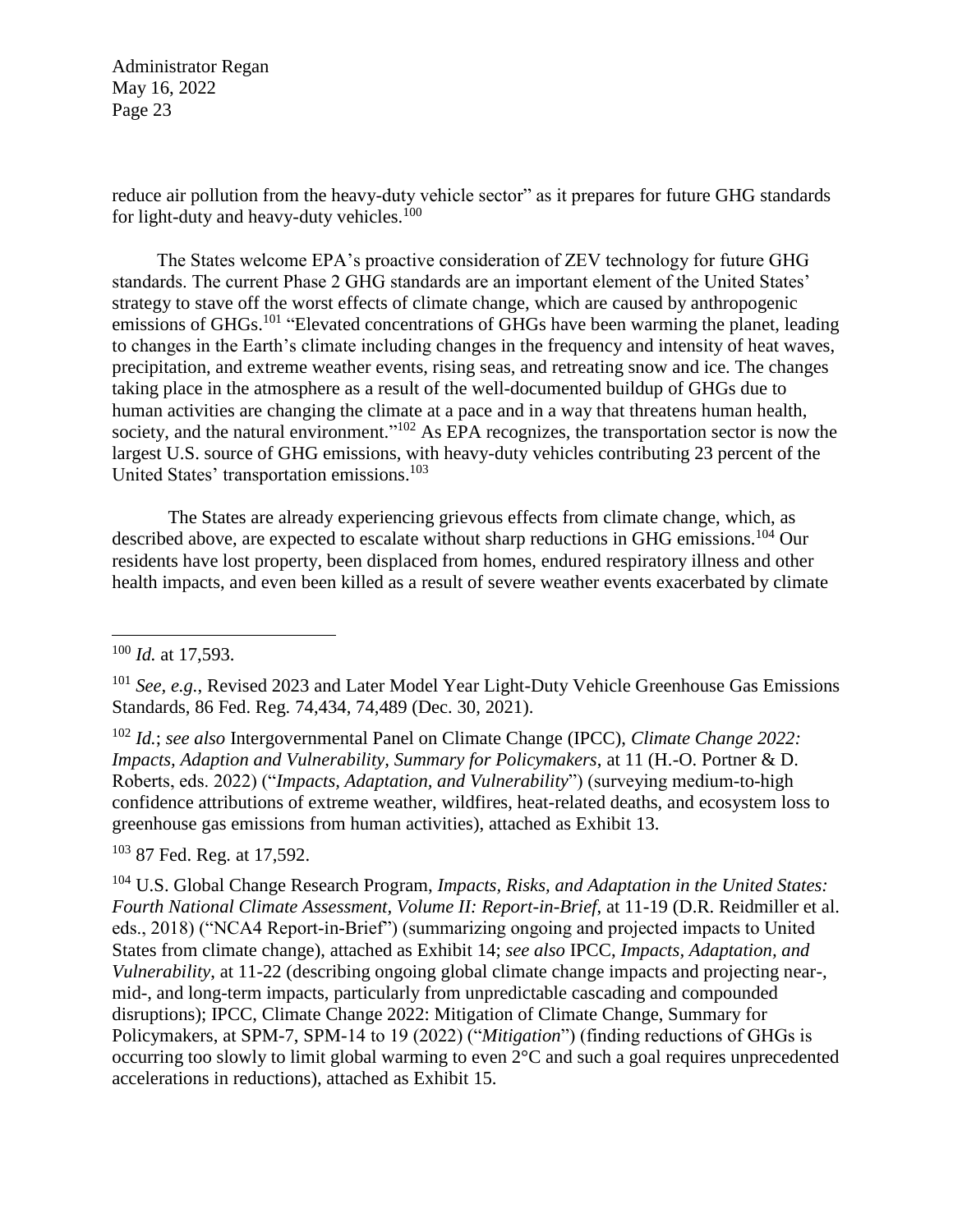$\overline{a}$ 

change.<sup>105</sup> Often these impacts are disproportionately borne by communities with high poverty rates, communities of color, and indigenous peoples.<sup>106</sup> Rising average temperatures, shrinking mountain snowpack, warmer storms, wildfires, and higher sea levels also harm our economies, infrastructure, and public services.<sup>107</sup> These impacts require long-term, resource-intensive adaptation planning and costly disaster response by all levels of government and the private sector. The U.S. Global Change Research Program's 2017-2018 Fourth National Climate Assessment projects more extreme-weather impacts for every region of the United States, including major damage to agriculture, coastal industries, utility grids, transportation networks, air quality, and human health, from coastal flooding, heat waves, drought, and wildfires, as well as from the spread of tree-killing and disease-carrying pests.<sup>108</sup> Action to reduce GHGs from all major-emitting sectors, including the heavy-duty vehicles sector, is imperative.

The States support the Proposed Rule's revisions to the HD Phase 2 GHG standards as an important step in ensuring the heavy-duty vehicles sector continues to reduce its GHG emissions. Our comments concentrate on the following three observations: (1) EPA's approach to updating to the Phase 2 standards is consistent with legal requirements and comparable agency practice for fleetwide average standards where ZEVs make up an increasing share of the real-world fleet; (2) EPA can improve the accuracy of its update by ensuring the estimated HD ZEV penetration rate reflects other States' adoption of the California Advance Clean Trucks (ACT) rule and favorable market conditions for HD ZEVs; and (3) EPA should take prompt action to develop "Phase 3" GHG standards for the heavy-duty sector based on the enormous emission-reducing potential of HD ZEVs.

1. Even as EPA takes initial steps to develop next-generation GHG standards based on ZEV technology, it is rational and consistent with the Clean Air Act to update Phase 2 GHG standards to ensure they remain binding on the conventional heavy-duty fleet. Indeed, it is "patently unreasonable" for agencies to ignore "dramatic[]" changes in their regulated industries. *NRDC v. Herrington*, 768 F.2d 1355, 1408 (D.C. Cir. 1985). The Clean Air Act, in particular, is designed so that EPA may respond to "changing circumstances and scientific developments" and "forestall . . . obsolescence." *Massachusetts v. EPA*, 549 U.S. 497, 532 (2007). The projections

<sup>105</sup> NCA4 Report-in-Brief, at 82-83, 98-103, 115-62 (surveying national losses of coastal property and air quality deterioration and summarizing impacts to health, property, and ecosystems by U.S. region).

<sup>106</sup> NCA4 Report-in-Brief, at 82-83, 103-106; *see also* IPCC, *Impacts, Adaptation and Vulnerability*, at 14-15 (identifying especially vulnerable communities globally).

<sup>107</sup> NCA4 Report-in-Brief, at 67-68, 70-72, 82-83, 85-91, 93-96.

<sup>108</sup> NCA4 Report-in-Brief, at 11-19; *see also id.* at 102 (by shifting from a high-emissions scenario to a low-emissions scenario, "thousands of American lives could be saved and hundreds of billions of dollars in health-related economic benefits gained *each year*" (emphasis added)).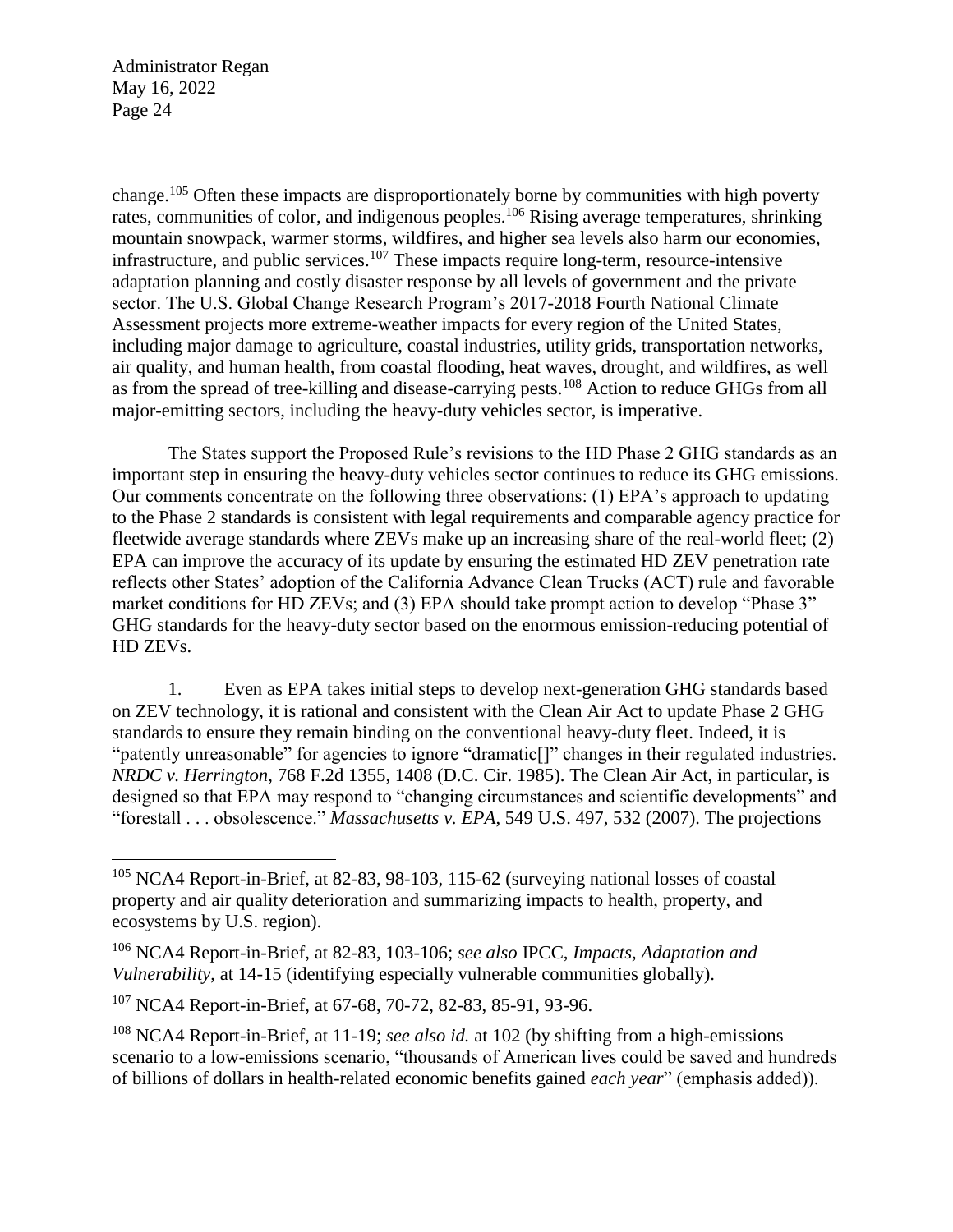that HD ZEVs will reach cost parity with, and then achieve cost advantage over, conventional heavy-duty engines within the next three to eight years is surely one such change. It is therefore appropriate for EPA to forestall obsolescence here by adjusting the Phase 2 GHG standards to respond to increasing ZEV deployment in the heavy-duty sector.

EPA's general methodology in updating the Phase 2 GHG standards is also consistent with NHTSA's recent approach in developing new fleetwide fuel economy standards for lightduty vehicles—a sector that is likewise seeing dramatic increases in ZEV sales.<sup>109</sup> There, NHTSA projected automakers would comply with California's ZEV mandate in estimating the number of ZEVs in the baseline light-duty fleet (*i.e.*, in the absence of new fuel economy standards).<sup>110</sup> Doing so, NHTSA stated, "is consistent with guidance in OMB Circular A-4 directing agencies to develop analytical baselines that are as accurate as possible regarding the state of the world in the absence of the regulatory action being evaluated," in particular because baselines should "reflect other legal obligations that automakers will be meeting during this time period."<sup>111</sup> In a similar fashion, if EPA grants California's requested waiver for its ACT rule, then EPA's baseline fleet should include at least the vehicles the heavy-duty sector will produce to comply with ACT.

2. However, the States take issue with EPA's estimated 1.5 percent penetration rate for HD ZEVs in model year 2027, which likely underestimates HD ZEV deployment. EPA derives this estimate by extrapolating the HD ZEV requirement for model year 2027 in the ACT rule to national numbers based on California's 2020 share of the heavy-duty electric vehicle market.<sup>112</sup> This methodology omits two important factors.

<sup>109</sup> *See* Corporate Average Fuel Economy Standards for Model Years 2024-2026 Passenger Cars and Light Trucks, 87 Fed. Reg. 25,710, 25,721 (May 2, 2022).

<sup>110</sup> *Id.* at 25,744.

<sup>&</sup>lt;sup>111</sup> *Id.* Courts have upheld the inclusion of such obligations in regulatory baselines in a variety of contexts. *E.g.*, *NRDC v. Thomas*, 838 F.2d 1224, 1238 (D.C. Cir. 1988) (holding, in part, that using "[State-Implementation-Plan]-required emission rates as the baseline" was "a quite reasonable interpretation" of relevant provision of Clean Air Act); *Cooling Water Intake Structure Coal. v. EPA*, 905 F.3d 49, 81 (2d Cir. 2018) (quoting "environmental baseline" requirements for Endangered Species Act consultations as including "the past and present impacts of all Federal, State, or private actions" and distinguishing those from impacts resulting from agencies exercising discretion); *Am. Rivers v. FERC*, 201 F.3d 1186, 1192 (9th Cir. 1999) (upholding agency use of facility's operations pursuant to terms and conditions of existing license as no action baseline).

<sup>112</sup> 87 Fed. Reg. at 17,600 & n.858.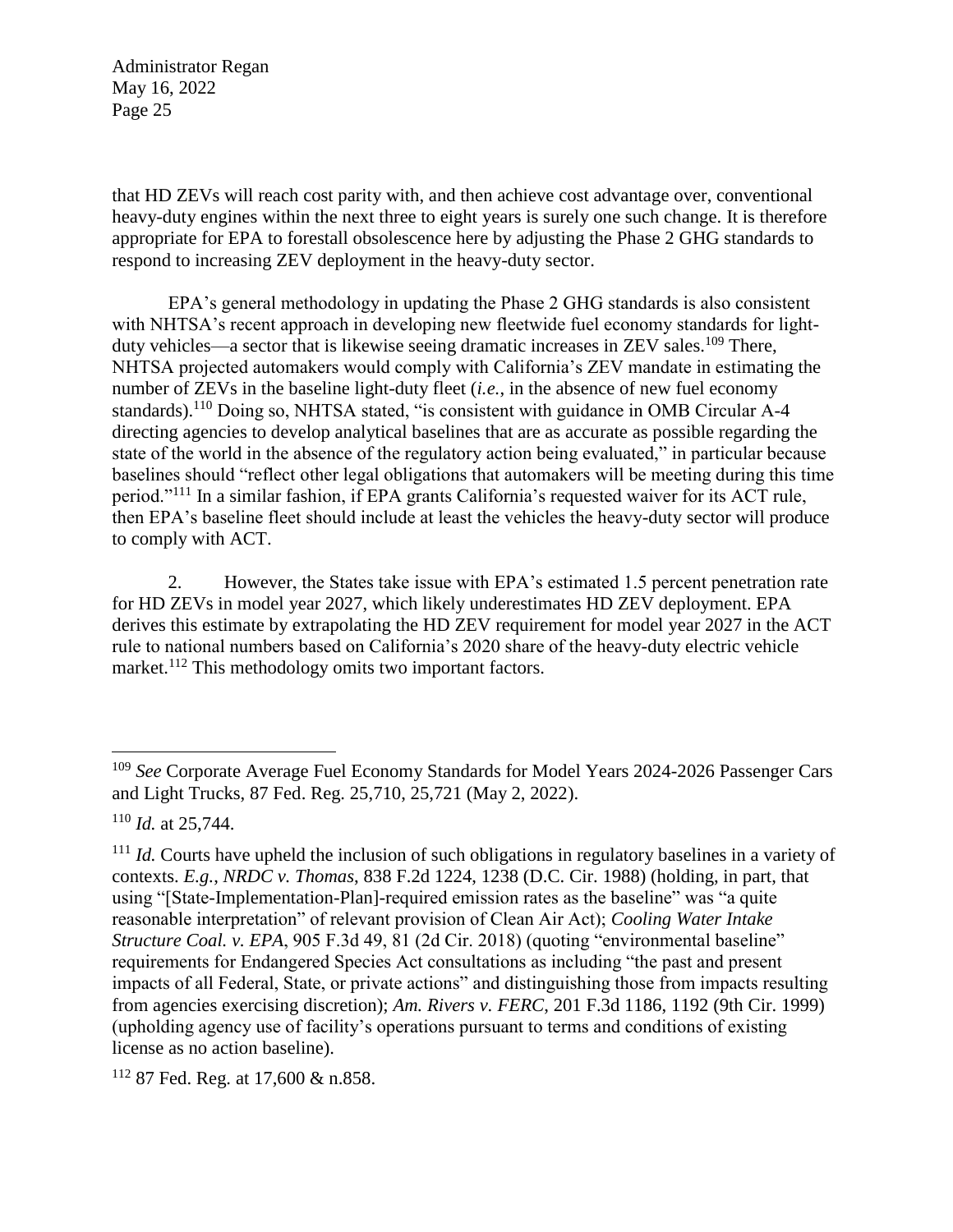*First*, several other States have adopted or will likely adopt ACT under section 177 of the Clean Air Act. Currently, Massachusetts, New Jersey, New York, Oregon, and Washington, in addition to California, have finalized adoption of the ACT requirements.<sup>113</sup> These States as well as the District of Columbia, Connecticut, Colorado, Hawaii, Maine, Maryland, Nevada, North Carolina, Pennsylvania, Rhode Island, Vermont, and Virginia (and the Province of Quebec) have signed a memorandum of understanding (MOU) to promote the adoption of HD ZEVs.<sup>114</sup> A more robust and realistic estimate would determine the heavy-duty market share of at least those States that have formally adopted ACT and use this, in combination with the ACT schedule, to determine the minimum national fleet of HD ZEVs required by state law in model year 2027. This methodology would also avoid the inconsistency of modeling the heavy-duty sector to comply with one State's legal obligations, but not with other States' equally binding regulations.

*Second*, favorable market factors—especially fuel cost savings—are projected to make HD ZEVs increasingly attractive to buyers, with several classes achieving cost parity by 2025 or earlier.<sup>115</sup> Indeed, these market factors are even more significant the longer historically high and volatile diesel prices continue.<sup>116</sup> Thus, EPA should base the updated GHG standards on projected overcompliance with ACT in model year 2027. Indeed, the NREL's recent Cost Analysis projects 42 percent of heavy-duty sales will be HD ZEVs in 2030, suggesting a 2027 penetration rate significantly higher than 1.5 percent.<sup>117</sup> EPA's preference for conservative estimates is understandable, but given the importance of preserving the Phase 2 GHG standards' integrity, EPA should base its revisions on the most accurate deployment estimates available.

3. While the States support EPA's choice to focus on the integrity of Phase 2 GHG standards in this rulemaking, EPA should initiate a new rulemaking with a full record on HD

<sup>113</sup> 310 Code Mass. Regs. 7:40 (2021); N.J. Admin. Code §§ 7:27-31 and 33 (2021); N.Y. Comp. Codes R. & Regs., tit. 6, §§ 218-1.1, 218-2.1, 218-4.1, 218-4.2 (2021); Or. Admin. R. 340-257- 0050(3) (2021); Wash. Admin. Code § 173-423-010 *et seq*. (2021).

<sup>&</sup>lt;sup>114</sup> Multi-State Medium- and Heavy-Duty Zero Emission Vehicle Mem. of Understanding (July 13, 2020; amended March 29, 2022), available at [https://www.nescaum.org/documents/mhdv](https://www.nescaum.org/documents/mhdv-zev-mou-20220329.pdf/)[zev-mou-20220329.pdf/](https://www.nescaum.org/documents/mhdv-zev-mou-20220329.pdf/) and attached as Exhibit 16.

<sup>115</sup> 87 Fed. Reg. at 17,562.

<sup>&</sup>lt;sup>116</sup> U.S. Energy Information Administration, "Gasoline and Diesel Fuel Update: May 9, 2022," available at [https://www.eia.gov/petroleum/gasdiesel/;](https://www.eia.gov/petroleum/gasdiesel/) *ibid*., "EIA expects summer U.S. real gasoline and diesel prices to be the highest since 2014" (Apr. 19, 2022), available at <https://www.eia.gov/todayinenergy/detail.php?id=52098> (last accessed May 16, 2022).

<sup>117</sup> NREL Cost Analysis, *supra* note 92, at 25, 61; *see id*. at 62 (7 percent under the most conservative ZEV technology scenario).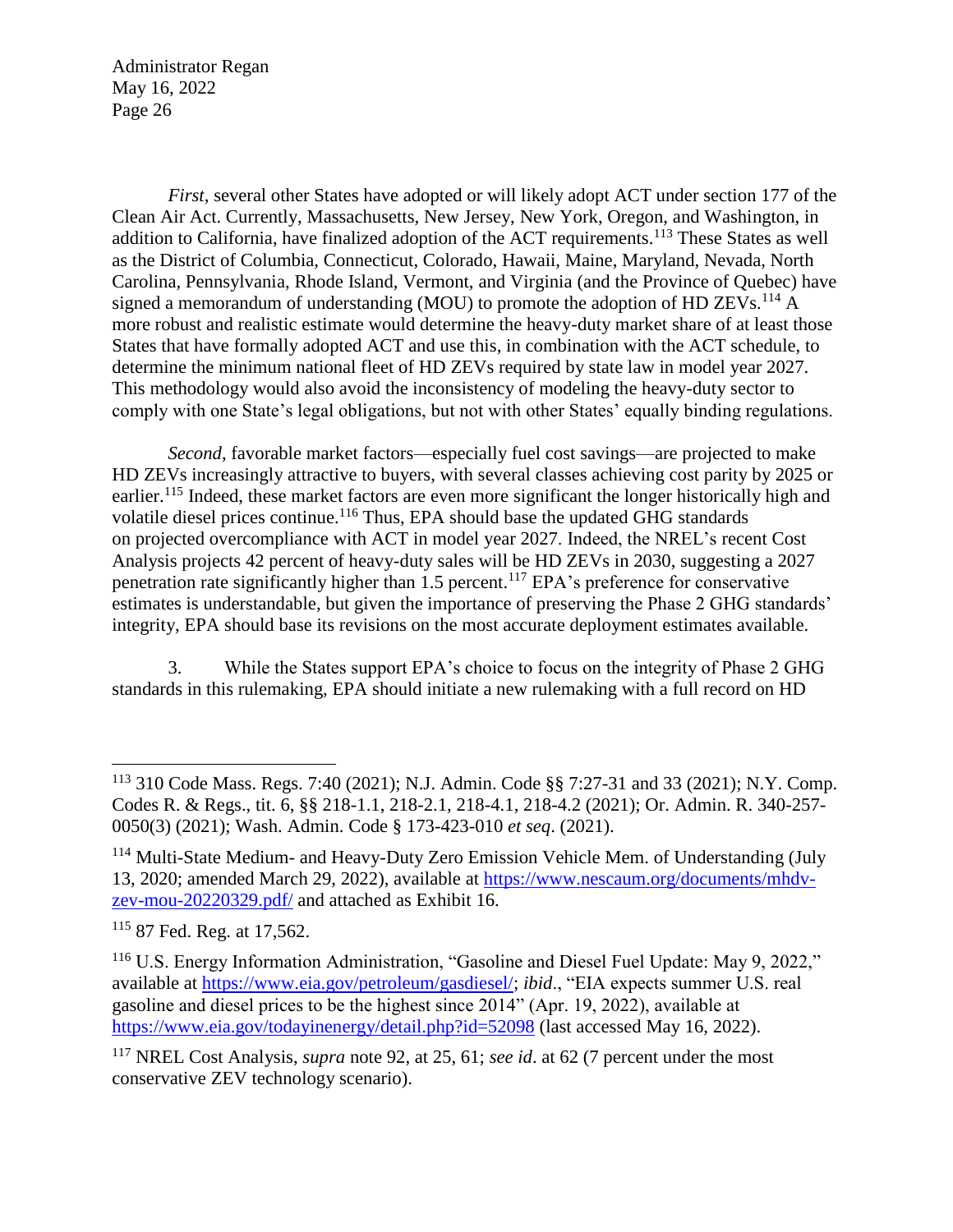ZEVs' potential to reduce GHG emissions even further. As CARB's ACT rule shows, <sup>118</sup> and as the Proposed Rule recognizes,  $^{119}$  HD ZEVs are an available and cost-effective technology with enormous GHG reduction potential. In California alone, these GHG reductions translate to \$1.01 billion in avoided climate-related costs from 2020 to 2040, in addition to \$5.5 billion in health benefits from NOx and  $PM_{2.5}$  co-reductions.<sup>120</sup> High rates of HD ZEV deployment are a critical component of States' individual plans for reaching midcentury decarbonization targets set by state law, with significant co-benefits for attaining and maintaining criteria pollutant NAAQS.<sup>121</sup> These state decarbonization plans further support a national program for HD ZEV adoption as part of the United States' path to achieving its Paris Agreement commitments.<sup>122</sup> Given the imperative to prevent the worst effects of climate change, and to secure GHG reductions as fast as possible, EPA should make GHG standards based on HD ZEV technology a high regulatory priority.

/ / /

 $\overline{a}$ 

<https://ww2.arb.ca.gov/sites/default/files/barcu/regact/2019/act2019/appe.pdf> and attached as Exhibit 18.

<sup>119</sup> 87 Fed. Reg. at 17,562 (recognizing maturity of HD ZEV technologies).

<sup>120</sup> ACT Standardized Regulatory Impact Assessment, supra note 118, at 16-23 (using current Interagency Working Group social cost of carbon metric and 2.5 discount rate).

<sup>121</sup> *See, e.g.*, *id.* at 12, 14; *Colorado Greenhouse Gas Pollution Reduction Roadmap*, at 58-62 (Jan. 2021), available at [https://energyoffice.colorado.gov/climate-energy/ghg-pollution](https://energyoffice.colorado.gov/climate-energy/ghg-pollution-reduction-roadmap)[reduction-roadmap;](https://energyoffice.colorado.gov/climate-energy/ghg-pollution-reduction-roadmap) *Mass. 2050 Decarbonization Roadmap*, at 39-43 (Dec. 2020), available at [https://www.mass.gov/doc/ma-2050-decarbonization-roadmap/download;](https://www.mass.gov/doc/ma-2050-decarbonization-roadmap/download) N.J. Dept. of Envtl. Protection, *New Jersey's Global Warming Response Act 80x50 Report*, at 21-22, 28-29, 31 (Oct. 2020), available at [https://www.nj.gov/dep/climatechange/docs/nj-gwra-80x50-report-2020.pdf;](https://www.nj.gov/dep/climatechange/docs/nj-gwra-80x50-report-2020.pdf) N.Y. State Climate Action Council, *Draft Scoping Plan*, at 104-106 (Jan. 2022), available at [https://climate.ny.gov/-/media/Project/Climate/Files/Draft-Scoping-Plan.pdf.](https://climate.ny.gov/-/media/Project/Climate/Files/Draft-Scoping-Plan.pdf)

<sup>118</sup> CARB, Staff Report, *Initial Statement of Reasons – Public Hearing to Consider the Proposed Advanced Clean Trucks Regulation*, at 10-17 (Oct. 22, 2019), available at <https://ww2.arb.ca.gov/sites/default/files/barcu/regact/2019/act2019/isor.pdf> and attached as

Exhibit 17 ("ACT ISOR"); *id.*, App'x C, Standardized Regulatory Impact Assessment, at 50-53 (Aug. 8, 2019), EPA-HQ-OAR-2019-0055-0796; *see generally id.*, App'x E, Zero Emission Truck Market Assessment, available at

<sup>122</sup> *See* The United States' Nationally Determined Contribution: A 2030 Emissions Target, at 4 (Apr. 15, 2021), available at

[https://www4.unfccc.int/sites/ndcstaging/PublishedDocuments/United%20States%20of%20Ame](https://www4.unfccc.int/sites/ndcstaging/PublishedDocuments/United%20States%20of%20America%20First/United%20States%20NDC%20April%2021%202021%20Final.pdf) [rica%20First/United%20States%20NDC%20April%2021%202021%20Final.pdf.](https://www4.unfccc.int/sites/ndcstaging/PublishedDocuments/United%20States%20of%20America%20First/United%20States%20NDC%20April%2021%202021%20Final.pdf)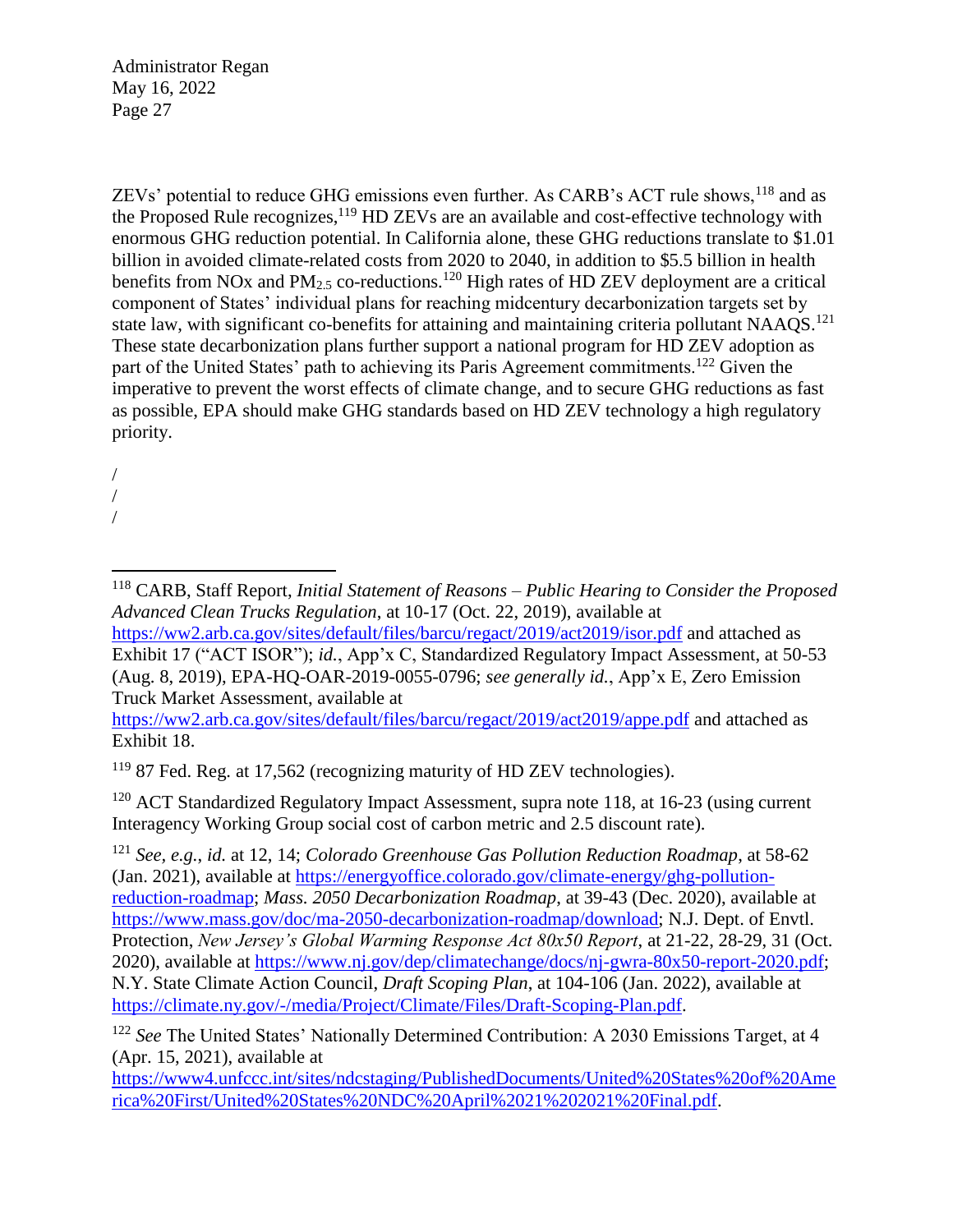### **IV. CONCLUSION**

In sum, the States support Option 1 of EPA's Proposed Rule, and as detailed in these comments, respectfully request that certain elements of the Proposed Rule be revised and strengthened before finalization. Further, due to statutory lead time requirements, the States strongly urge EPA to finalize the Proposed Rule by the end of this year to support standards for model year 2027.

Sincerely,

### FOR THE STATE OF CALIFORNIA<sup>123</sup>

ROB BONTA Attorney General

### */s/ Theodore A.B. McCombs*

Theodore A.B. McCombs Kavita Lesser Robert Swanson Deputy Attorneys General Office of the Attorney General 300 South Spring Street Los Angeles, California 90013 (213) 269-6605

### FOR THE STATE OF COLORADO

PHILIP J. WEISER Attorney General

 $\overline{a}$ 

*/s/ David Beckstrom* DAVID A. BECKSTROM Assistant Attorney General Natural Resources and Environment Section Ralph C. Carr Colorado Judicial Center 1300 Broadway, Seventh Floor Denver, Colorado 80203 (720) 508-6306

### FOR THE STATE OF CONNECTICUT

WILLIAM TONG Attorney General

*/s/ Scott N. Koschwitz*  Matthew I. Levine Deputy Associate Attorney General Scott N. Koschwitz Assistant Attorney General Connecticut Office of the Attorney General 165 Capitol Avenue Hartford, Connecticut 06106

<sup>&</sup>lt;sup>123</sup> The California Air Resources Board joins these comments in addition to its separate comment.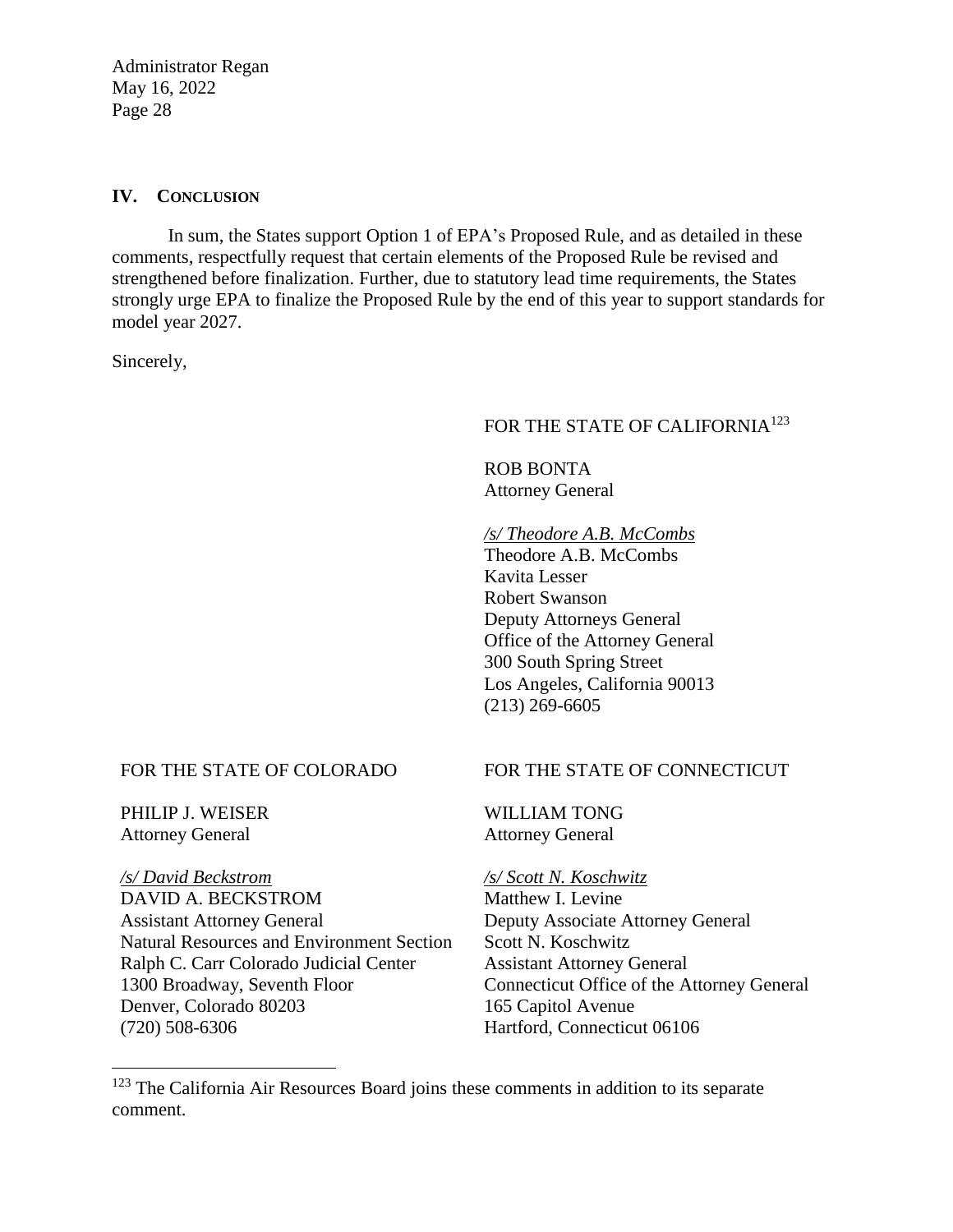### (860) 808-5250

#### FOR THE STATE OF DELAWARE

KATHLEEN JENNINGS Attorney General

#### */s/ Christian Douglas Wright*

Christian Douglas Wright Director of Impact Litigation Jameson A. L. Tweedie Deputy Attorney General Delaware Department of Justice 820 N. French Street Wilmington, DE 19801 (302) 683-8899

#### FOR THE STATE OF ILLINOIS

KWAME RAOUL Attorney General

#### */s/ Jason James*

Jason James Assistant Attorney General Office of the Attorney General 69 W. Washington St., 18th Floor Chicago, IL 60602 (312) 814-3816

### FOR THE STATE OF MARYLAND

BRIAN E. FROSH Attorney General

*/s/ Joshua M. Segal* Joshua M. Segal Special Assistant Attorney General Office of the Attorney General

## FOR THE STATE OF HAWAII

HOLLY T. SHIKADA Attorney General

*/s/ Lyle T. Leonard*  Lyle T. Leonard Deputy Attorney General State of Hawaii Dept. of the Attorney General 465 South King Street, Room 200 Honolulu, Hawaii 96813 (808) 587-3050

#### FOR THE STATE OF MAINE

AARON M. FREY Attorney General

### */s/ Laura E. Jensen* Laura E. Jensen Assistant Attorney General Natural Resources Division Office Of The Maine Attorney General 6 State House Station

Augusta, Me 04333 (207) 626-8868

## FOR THE COMMONWEALTH OF MASSACHUSETTS

MAURA HEALEY Attorney General

*/s/ Carol Iancu*  Carol Iancu Brian Clappier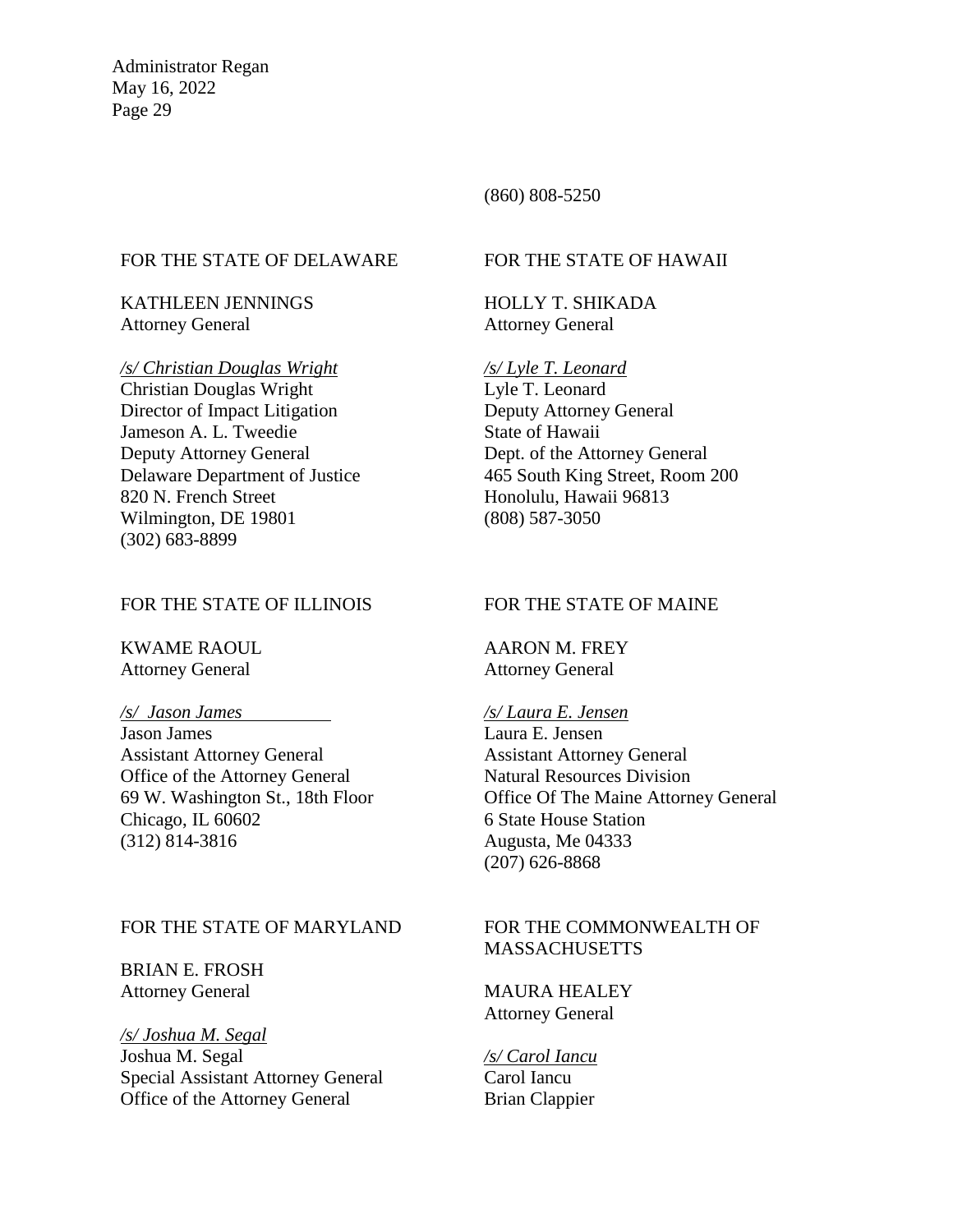200 St. Paul Place Baltimore, MD 21202 (410) 576-6446

FOR THE STATE OF MINNESOTA

KEITH ELLISON Attorney General

*/s/ Peter N. Surdo*  Peter N. Surdo Special Assistant Attorney General 445 Minnesota Street, Suite 1400 St. Paul, MN 55101-2127 (651) 757-1061

#### FOR THE STATE OF NEW YORK

LETITIA JAMES Attorney General

*/s/ Gavin G. McCabe*  Yueh-Ru Chu Chief, Affirmative Litigation Section Gavin G. Mccabe Assistant Attorney General Environmental Protection Bureau Linda Wilson Staff Scientist 28 Liberty Street, 19th Floor New York, NY 10005 (212) 416-8469

Assistant Attorneys General Office of the Attorney General One Ashburton Place, 18th Floor Boston, Massachusetts 02108 (617) 727-2200

### FOR THE STATE OF NEW JERSEY

MATTHEW J. PLATKIN Acting Attorney General

#### */s/ Rachel Manning*

Rachel Manning Deputy Attorney General Division of Law Department of Law & Public Safety 25 Market Street, PO Box 093 Trenton, NJ 08625-0093 (609) 376-2740

### FOR THE STATE OF NORTH CAROLINA

JOSHUA H. STEIN Attorney General

*/s/ Asher P. Spiller* Daniel S. Hirschman Senior Deputy Attorney General Francisco Benzoni Special Deputy Attorney General Asher P. Spiller Taylor Crabtree Assistant Attorneys General North Carolina Department of Justice P.O. Box 629 Raleigh, NC 27602 (919) 716-6400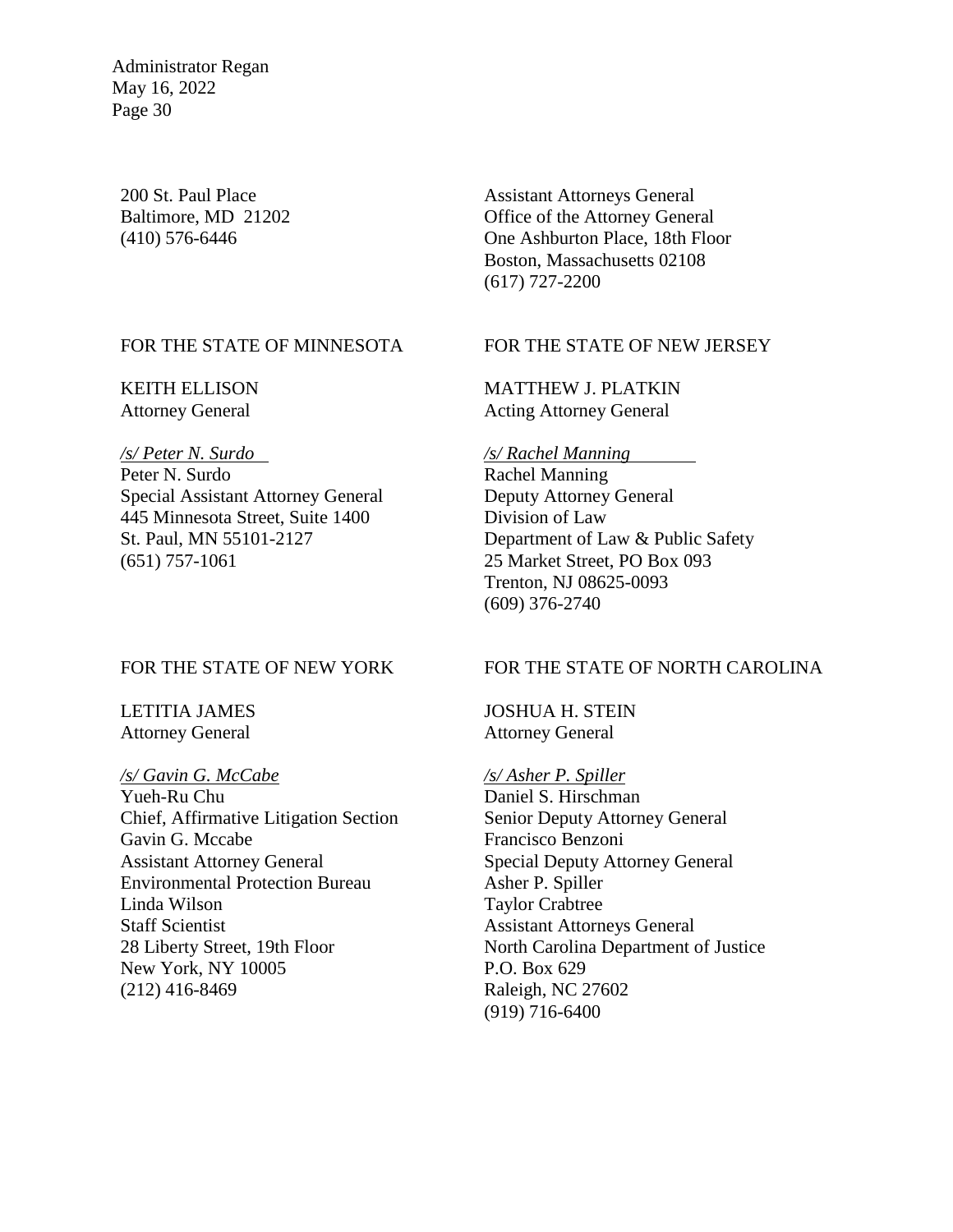#### FOR THE STATE OF OREGON

ELLEN F. ROSENBLUM Attorney General

#### */s/ Paul Garrahan*

Paul Garrahan Attorney-in-Charge Steve Novick Special Assistant Attorney General Natural Resources Section Oregon Department of Justice 1162 Court Street NE Salem, OR 97301-4096 (503) 947-4593

### FOR THE STATE OF VERMONT

THOMAS J. DONOVAN, JR. Attorney General

### */s/ Nicholas F. Persampieri*

Nicholas F. Persampieri Assistant Attorney General Office of the Attorney General 109 State Street Montpelier, VT 05609 (802) 828-6902

#### FOR THE STATE OF RHODE ISLAND

PETER F. NERONHA Attorney General

#### */s/ Nicholas M. Vaz*

Nicholas M. Vaz Special Assistant Attorney General Office of the Attorney General Environmental and Energy Unit 150 South Main Street Providence, Rhode Island 02903 (401) 274-4400 ext. 2297

### FOR THE STATE OF WASHINGTON

ROBERT W. FERGUSON Attorney General

# */s/ Christopher H. Reitz*

Christopher H. Reitz Assistant Attorney General Office of the Attorney General P.O. Box 40117 Olympia, Washington 98504-0117 (360) 586-4614

#### FOR THE STATE OF WISCONSIN

JOSHUA KAUL Attorney General

#### */s/ Jennifer S. Limbach*

Jennifer S. Limbach Assistant Attorney General Wisconsin Department of Justice P.O. Box 7875 Madison, WI 53707-7875

### FOR THE DISTRICT OF COLUMBIA

KARL A. RACINE Attorney General

### */s/ David S. Hoffman*

David S. Hoffman Senior Asst. Attorney General Social Justice Section Office of the Attorney General for the District of Columbia